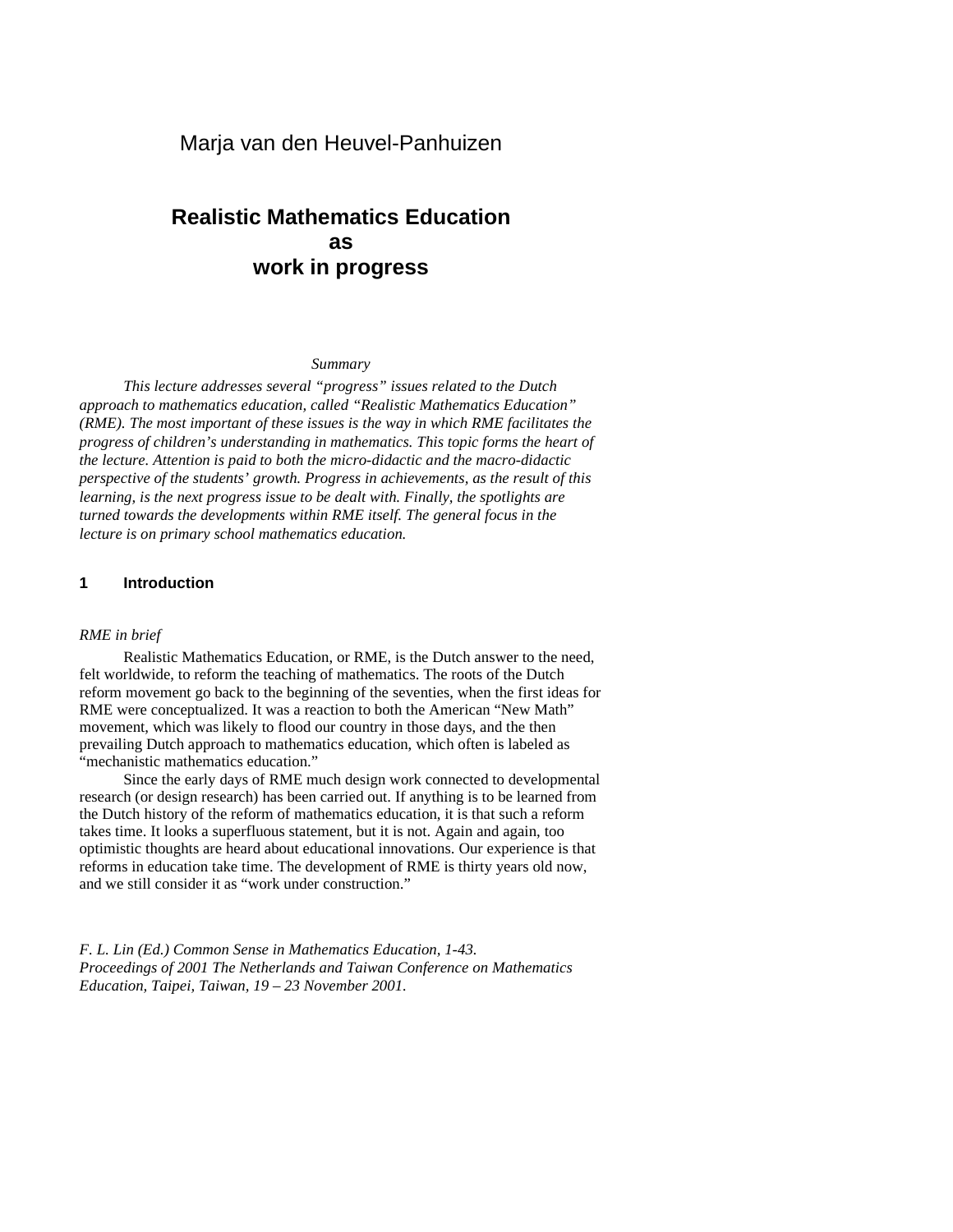That we see it in this way, however, has not only to do with the fact that until now the struggle against the mechanistic approach to mathematics education has not been conquered completely — especially in classroom practice much work still has to be done in this respect. More determining for the continuing development of RME is its own character. Inherent to RME, with its founding idea of mathematics as a human activity, is that it can never be considered a fixed and finished theory of mathematics education.

#### *"Progress" issues to be dealt with*

This self-renewing feature of RME was an important reason for choosing "work in progress" as the title for this lecture. But there were more reasons for this choice. The title also refers to another significant characteristic of RME, namely its focusing on the growth of the children's knowledge a nd understanding of mathematics.

The way in which RME continually works on the progress of children is the first progress issue to be dealt with in this lecture. This progress work is distinguished in two levels of working on the mathematical development. Attention is paid to both the micro-didactic perspective and the macro-didactic perspective of the students' growth. The micro-didactic perspective clarifies how within the context of one or two lessons shifts in comprehension and abilities can happen. In this process, models which originate from context situations and which function as bridges to higher levels of understanding have a key role. The macro-didactic perspective deals with the progress in understanding over a longer period of time. The focus here is on learning-teaching trajectories – including the attainment targets to be reached at the end of primary school and the landmarks along the route – that serve as a longitudinal framework for teaching mathematics. The coherence between the various levels of mathematical understanding that is made apparent in this trajectory description plays a key role in stimulating students' growth.

A following progress issue has to do with the students' achievements in mathematics. The question is whether RME brought Dutch primary students to the top level of mathematics achievements. Although the TIMSS results and results from other comparative studies are suggesting this, there are also arguments against.

Finally, the lecture deals with the progress in the RME approach to mathematics education. Although this approach is already some thirty years old it is still "under construction."

## **2 More about RME**

#### *History and founding principles*

As I said already, almost thirty years ago the development of what is now known as RME started. Freudenthal and his colleagues laid the foundations for it at the former IOWO, which is the earliest predecessor of the Freudenthal Institute. The actual impulse for the reform movement was the inception, in 1968, of the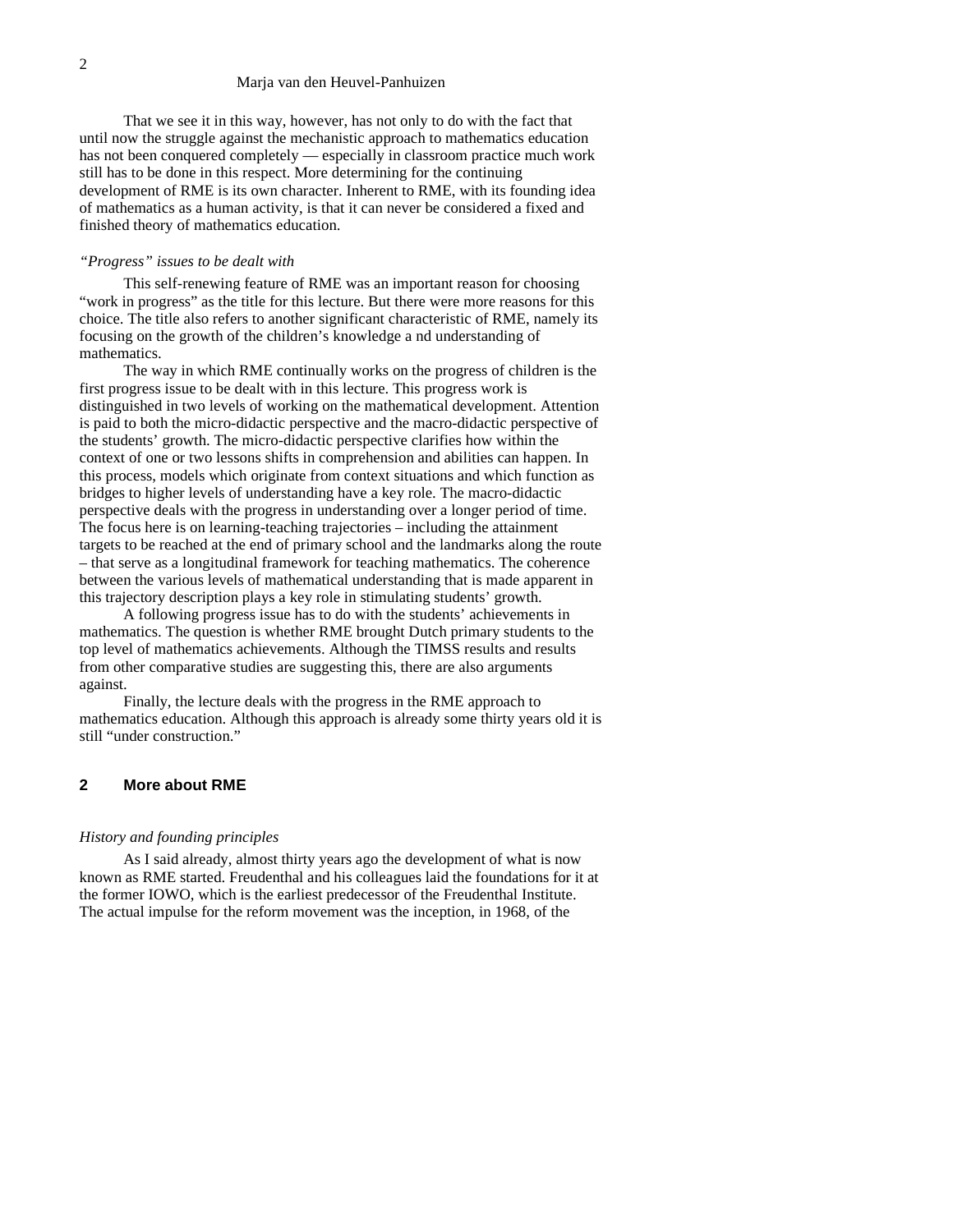Wiskobas project, initiated by Wijdeveld and Goffree. The present form of RME has been mostly determined by Freudenthal's (1977) view about mathematics. According to him, mathematics must be connected to reality, stay close to children and be relevant to society, in order to be of human value. Instead of seeing mathematics as subject matter that has to be transmitted, Freudenthal stressed the idea of mathematics as a human activity. Education should give students the "guided" opportunity to "re-invent" mathematics by doing it. This means that in mathematics education, the focal point should not be on mathematics as a closed system but on the activity, on the process of mathematization (Freudenthal, 1968). Later on, Treffers (1978, 1987) formulated the idea of two types of mathematization explicitly in an educational context and distinguished "horizontal" and "vertical" mathematization. In broad terms, these two types can be understood as follows. In horizontal mathematization, the students come up with mathematical tools, which can help to organize and solve a problem located in a real-life situation. Vertical mathematization is the process of reorganization within the mathematical system itself, like, for instance, finding shortcuts and discovering connections between concepts and strategies and then applying these discoveries. In short, one could say — and here I am quoting Freudenthal (1991) — "horizontal mathematization involves going from the world of life into the world of symbols, while vertical mathematization means moving within the world of symbols." Although this distinction seems to be free from ambiguity, it does not mean, as Freudenthal (ibid.) said, that the difference between these two worlds is clear-cut. Freudenthal (ibid.) also stressed that these two forms of mathematization are of equal value. Furthermore one must keep in mind that mathematization can occur on different levels of understanding.

## *Misunderstanding of "realistic"*

Despite of this overt statement about horizontal and vertical mathematization, RME became known as "real-world mathematics education." This was especially the case outside the Netherlands, but the same interpretation can also be found in our own country. It must be admitted, the name "Realistic Mathematics Education" is somewhat confusing in this respect. The reason, however, why the Dutch reform of mathematics education was called "realistic" is not just the connection with the real world, but is related to the emphasis that RME puts on offering the students problem situations which they can imagine. The Dutch translation of the verb "to imagine" is "zich REALISEren." It is this emphasis on making something real in your mind that gave RME its name. For the problems to be presented to the students this means that the context can be a real-world context but this is not always necessary. The fantasy world of fairy tales and even the formal world of mathematics can be very suitable contexts for a problem, as long as they are real in the student's mind.

#### *The realistic approach versus the mechanistic approach*

In any way, the use of context problems is very significant in RME. This is in contrast with the traditional, mechanistic approach to mathematics education, where programs mostly only contain problems with bare numbers. If in the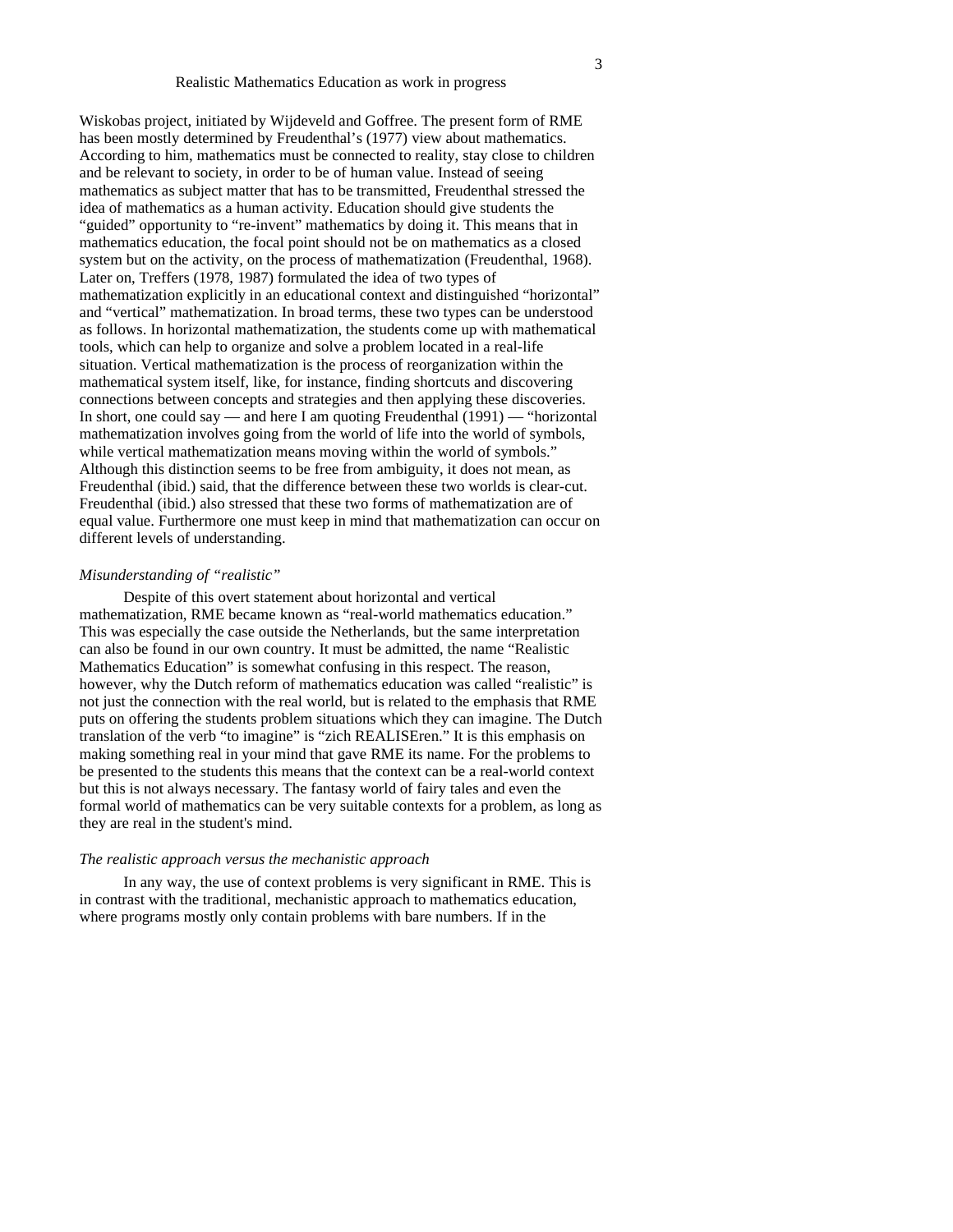mechanistic approach context problems are used, they are mostly used to conclude the learning process. The context problems function only as a field of application. By solving context problems the students can apply what was learned earlier in the bare format. In RME this is different. Here, context problems function also as a source for the learning process. In other words, in RME, context problems and reallife situations are used both to constitute and to apply mathematical concepts. While working on context problems the students can develop mathematical tools and understanding. First, they develop strategies closely connected to the context. Later on, certain aspects of the context situation can become more general which means that the context can get more or less the character of a model, and as such give support for solving other but related problems. Eventually, the models give the students access to more formal mathematical knowledge. In order to fulfill the bridging function between the informal and the formal level, models have to shift from a "model of" to a "model for." Talking about this shift is not possible without thinking about our colleague Leen Streefland, who died in 1998. It was he who in 1985 detected this crucial mechanism in the growth of understanding.<sup>1</sup> His death means a great loss for the world of mathematics education.

Another notable difference between RME and the traditional approach to mathematics education is the rejection of the mechanistic, procedure-focused way of teaching in which the learning content is split up in meaningless small parts and where the students are offered fixed solving procedures to be trained by exercises, often to be done individually. RME, on the contrary, has a more complex and meaningful conceptualization of learning. The students, instead of being the receivers of ready-made mathematics, are considered active participants in the teaching-learning process, in which they develop mathematical tools and insights. In this respect RME has a lot in common with socio-constructivist based mathematics education. Another similarity between the two approaches to mathematics education is that crucial for the RME teaching methods is that students are also offered opportunities to share their experiences with others.

This concludes a brief overview of the characteristics of RME. Now, I will continue with the issue of progress in understanding and will start with the microdidactic perspective.

# **3 Progress in understanding — the micro-didactic perspective**

In this section several aspects of RME are discussed that all give support to elicit shifts to a higher level of comprehension.

<sup>1</sup> Streefland (1985). Later on, this idea of a shift in models became a significant element in RME thinking about progress in students' understanding of mathematics (see Streefland, 1991; Treffers, 1991; Gravemeijer, 1994; Van den Heuvel-Panhuizen, 1995).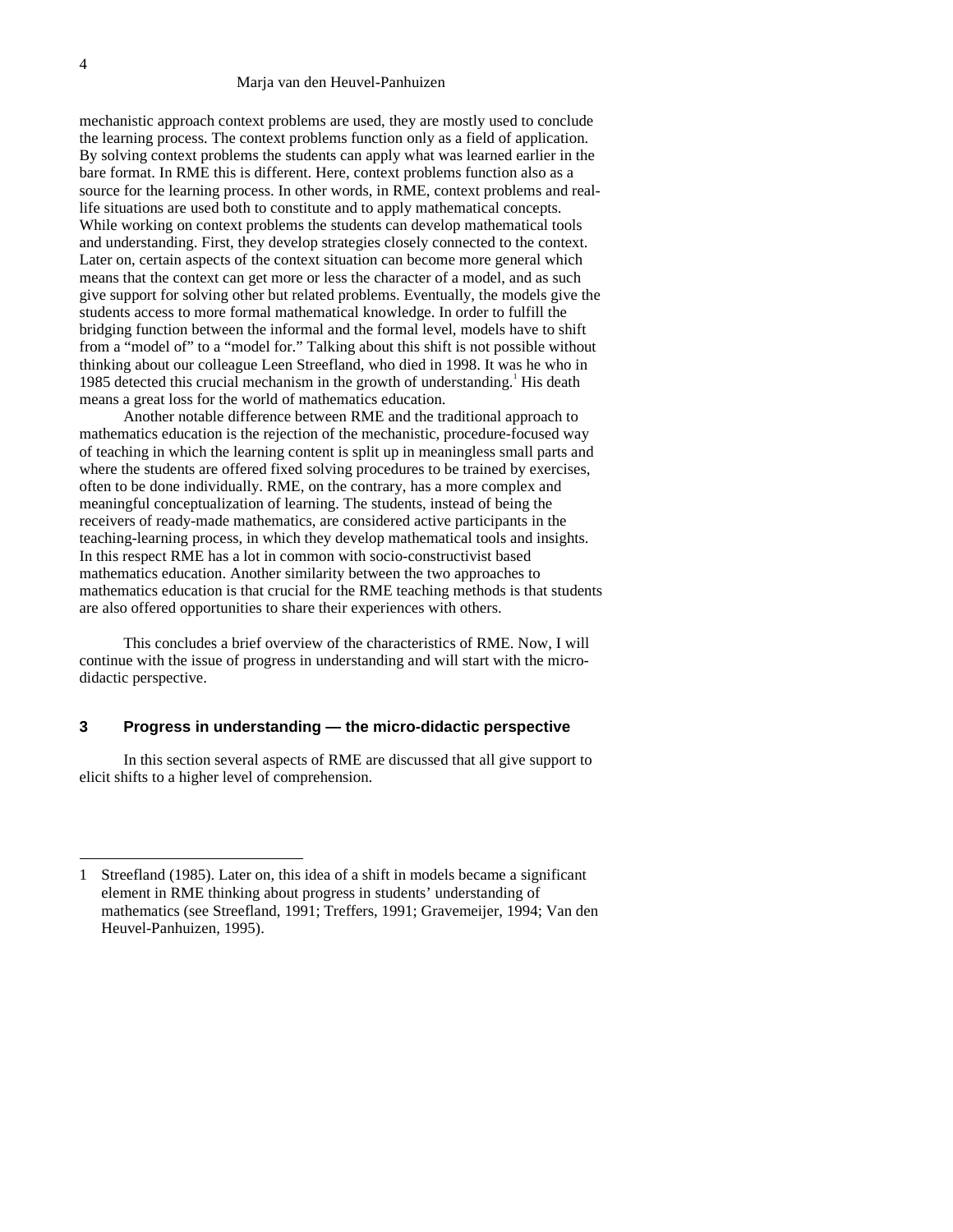# 3.1 Progressive schematization

 $\overline{a}$ 

For the first example we have go to the domain of algorithms and to return to the early years of RME. In the beginning of the eighties, in Dutch fourth-grade classrooms it was customary that, for instance, long division was taught by starting to explain the procedure with small numbers and gradually increasing the degree of difficulty. The students were taught long division according to the teaching method of "progressive complexity" (see Figure 1).

| $2/6$ \ 3     | $3/72 \backslash 24$ | $5/342 \setminus 68$ |
|---------------|----------------------|----------------------|
| 6             | <u>େ</u>             | 30 <sub>1</sub>      |
| $\frac{1}{0}$ | 12                   | 42                   |
|               | 12                   | <u>40</u>            |
|               | --                   |                      |

# Figure 1 Teaching long division according to the method of progressive complexity

Contrary to this approach, RME pleaded for "progressive schematization" as the leading precept for organizing a teaching unit on algorithms. In this approach the student have to cope with large numbers immediately, as is the case in the *Stickers* problem<sup>2</sup> (see Figure 2).

<sup>2</sup> This problem, or variations of it, can be found in Dekker, Ter Heege, and Treffers, 1982; Treffers and Goffree (1985); Treffers (1987). At the same time, a different problem was also used for learning long division, namely the *Supporters* problem (see Gravemeijer, 1982). In this problem the students have to find out how many buses are needed to transport a large number of supporters to a football match. Compared to the *Stickers* problem the *Supporters* problem contained more context information to take into account in answering the question. Another, major difference is that the Stickers problem implies division by distribution (quotitive division) while the *Supporters* problem involves division by partitioning (partitive division). Later, the latter was considered as being more suitable in the beginning of the process of long division.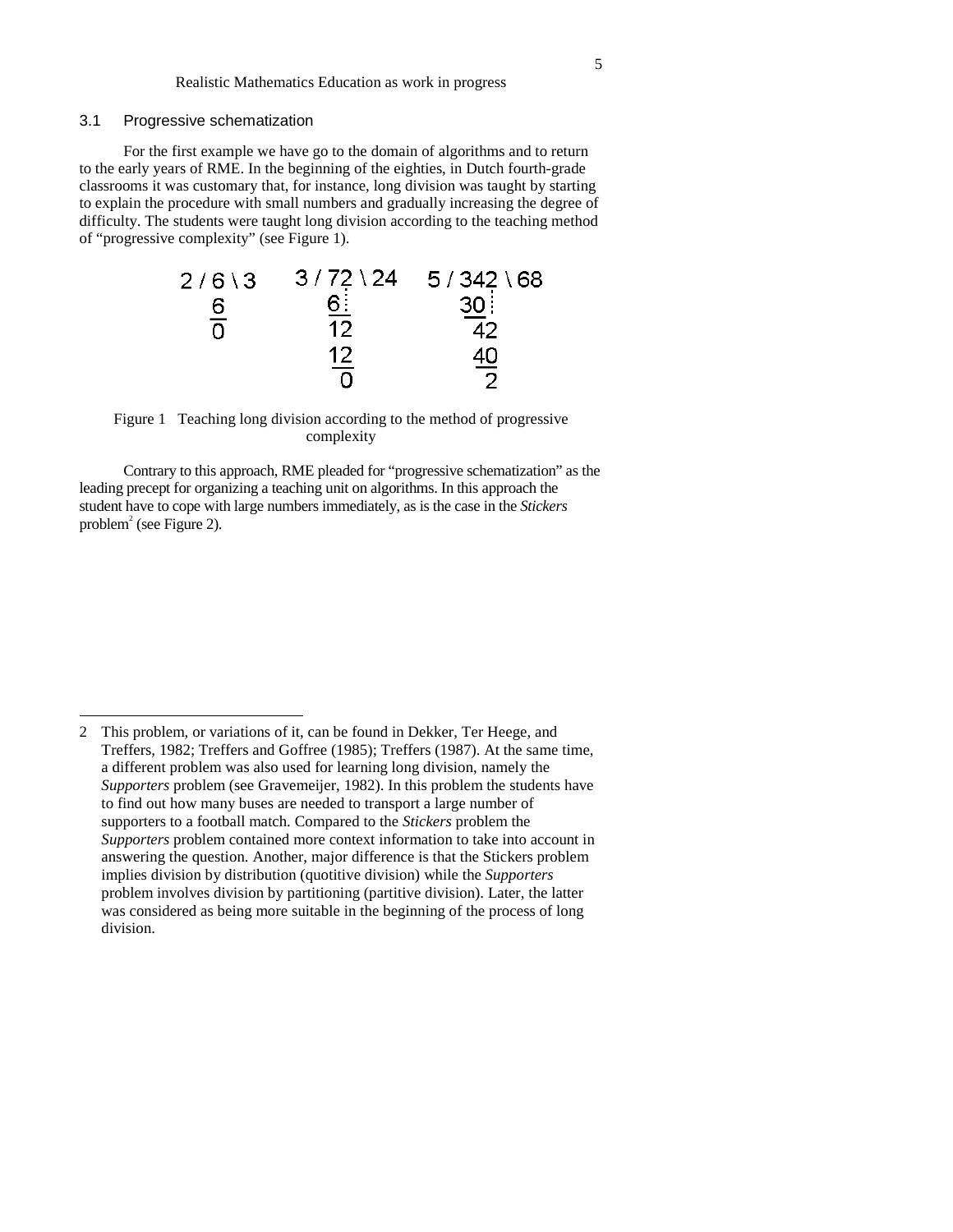| $\mathbf{v}$ | 342 match stickers are   |
|--------------|--------------------------|
|              | fairly distributed among |
|              | five children.           |
|              | How many does each of    |
|              | them get?                |

Figure 2 *Stickers* problem

This method of "progressive schematization" implies that  $342 \div 5$  is not situated at the final stage of the process of learning long division but at the very beginning of it. That the students could solve these difficult problems from the introduction on has all to do with the context in which the problems are presented. It is the context of "fairly sharing" that makes that they have access to problems like these. As a start the students can apply a natural strategy of sharing out. Mathematically this means the repeated carrying out of a subtraction (see Figure 3).

$$
\begin{array}{r}\n \begin{array}{r}\n \stackrel{1}{\cancel{9}} \\
 \hline\n 1 \cancel{9} \\
 -30 \\
 \hline\n 12 \\
 -30 \\
 \hline\n 13 \\
 -20 \\
 \hline\n 14 \\
 \hline\n 15 \\
 -40 \\
 \hline\n 16 \\
 -40 \\
 \hline\n 16 \\
 -40 \\
 \hline\n 16 \\
 -40 \\
 \hline\n 16 \\
 -40 \\
 \hline\n 16 \\
 -40 \\
 \hline\n 16 \\
 -40 \\
 \hline\n 16 \\
 -40 \\
 \hline\n 16 \\
 -40 \\
 \hline\n 16 \\
 -40 \\
 \hline\n 16 \\
 -40 \\
 \hline\n 16 \\
 -40 \\
 \hline\n 16 \\
 -40 \\
 \hline\n 16 \\
 -40 \\
 \hline\n 16 \\
 -40 \\
 \hline\n 16 \\
 -40 \\
 \hline\n 16 \\
 -40 \\
 \hline\n 16 \\
 -40 \\
 \hline\n 16 \\
 -40 \\
 \hline\n 16 \\
 -40 \\
 \hline\n 16 \\
 -40 \\
 \hline\n 16 \\
 -40 \\
 \hline\n 16 \\
 -40 \\
 \hline\n 16 \\
 -40 \\
 \hline\n 16 \\
 -40 \\
 \hline\n 16 \\
 -40 \\
 \hline\n 17 \\
 -40 \\
 \hline\n 18 \\
 -40 \\
 \hline\n 18 \\
 -40 \\
 \hline\n 19 \\
 -40 \\
 \hline\n 19 \\
 -40 \\
 \hline\n 10 \\
 -40 \\
 \hline\n 10 \\
 -40 \\
 \hline\n 10 \\
 -40 \\
 \hline\n 10 \\
 -40 \\
 \hline\n 10 \\
 -40 \\
 \hline\n 10 \\
 -40 \\
 \hline\n 10 \\
 -40 \\
 \hline\n 10 \\
 -40 \\
 \hline\n 10 \\
 -40 \\
 \hline\n 10 \\
 -40 \\
 \hline\n 10 \\
 -40 \\
 \hline\n 10 \\
 -40 \\
 \hline\n 10 \\
 -40 \\
 \hline\n 10 \\
 -40 \\
 \hline\n 10 \\
 -40 \\
 \hline\n 10 \\
 -40 \\
 \hline\n 10 \\
 -40 \\
 \hline\n 10 \\
 -40 \\
 \hline\n 10 \\
 -40 \\
 \hline\n 10 \\
 -40 \\
 \hline\n 10 \\
 -40 \\
 \hline\n 10 \\
 -40 \\
 \hline\n 10 \\
 -40 \\
 \hline\n 10 \\
 -40 \\
 \hline\n 10 \\
 -40 \\
 \hline\n 10 \\
 -40 \\
$$

Figure 3 Doing long division by repeated subtraction<sup>3</sup>

Later on, this repeated subtraction strategy in which a small number of stickers is shared out each time, can be curtailed by doing the sharing more efficiently in less steps by taking larger numbers. In this way the students gradually arrive at the standard procedure of long division (see Figure 4).

<sup>3</sup> The picture of the student work is taken from Rengerink (1983).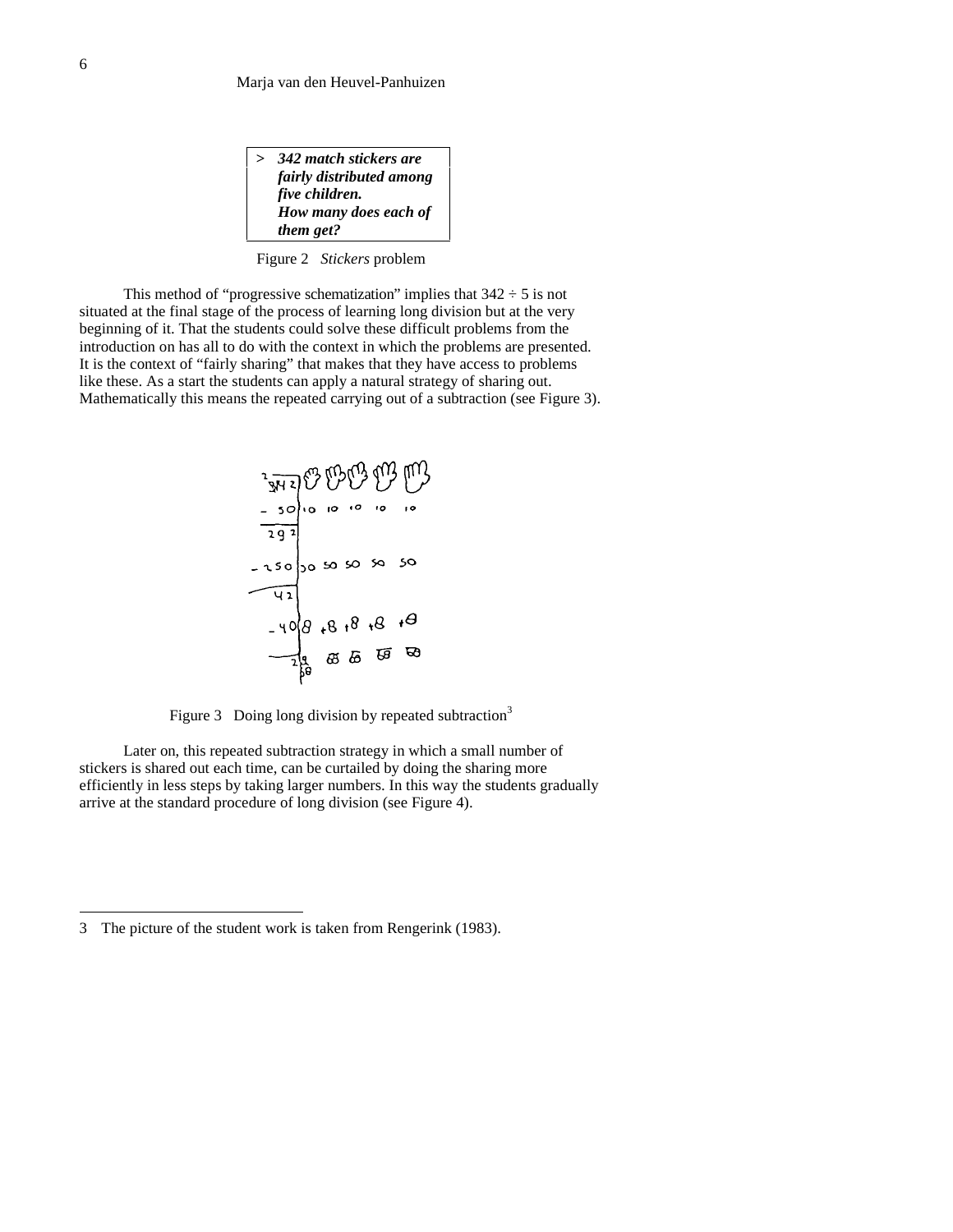

Figure 4 Progressive schematization in long division<sup>4</sup>

This approach of progressive schematization, here illustrated by an example of long division, formed, in the days when it was formulated, a real break with the past. Instead of step by step increasing the complicatedness of the problems, the problems remain the same, but the strategies become more and more advanced. In other words, the students' growth is basically on the part of the applied strategies and is in essence not necessarily prompted by offering problems of rising intricacy. There are several advantages to this approach: the students can solve the problems on their own level, they can start at a context-connected informal level, and all different levels are "within reach" in the classroom.

# 3.2 Contexts as vehicles for growth

 $\overline{a}$ 

While the *Stickers* problem made clear how a context can endow the students with cues for developing strategies – handing over an informal repeated subtraction strategy as a pre-stage of the standard long division strategy – the following example demonstrates even more strongly the role of the context in building up mathematical knowledge. This example involves the context of a city bus.<sup>5</sup> The *Bus* problem that is based on this context turned out to be a very powerful learning environment for first graders. First of all, this problem offers students opportunities to develop a formal mathematical language. The teaching starts with a

<sup>4</sup> The picture of the student work is taken from Dekker, Ter Heege, and Treffers (1982).

<sup>5</sup> The use of this context was an idea of Van den Brink.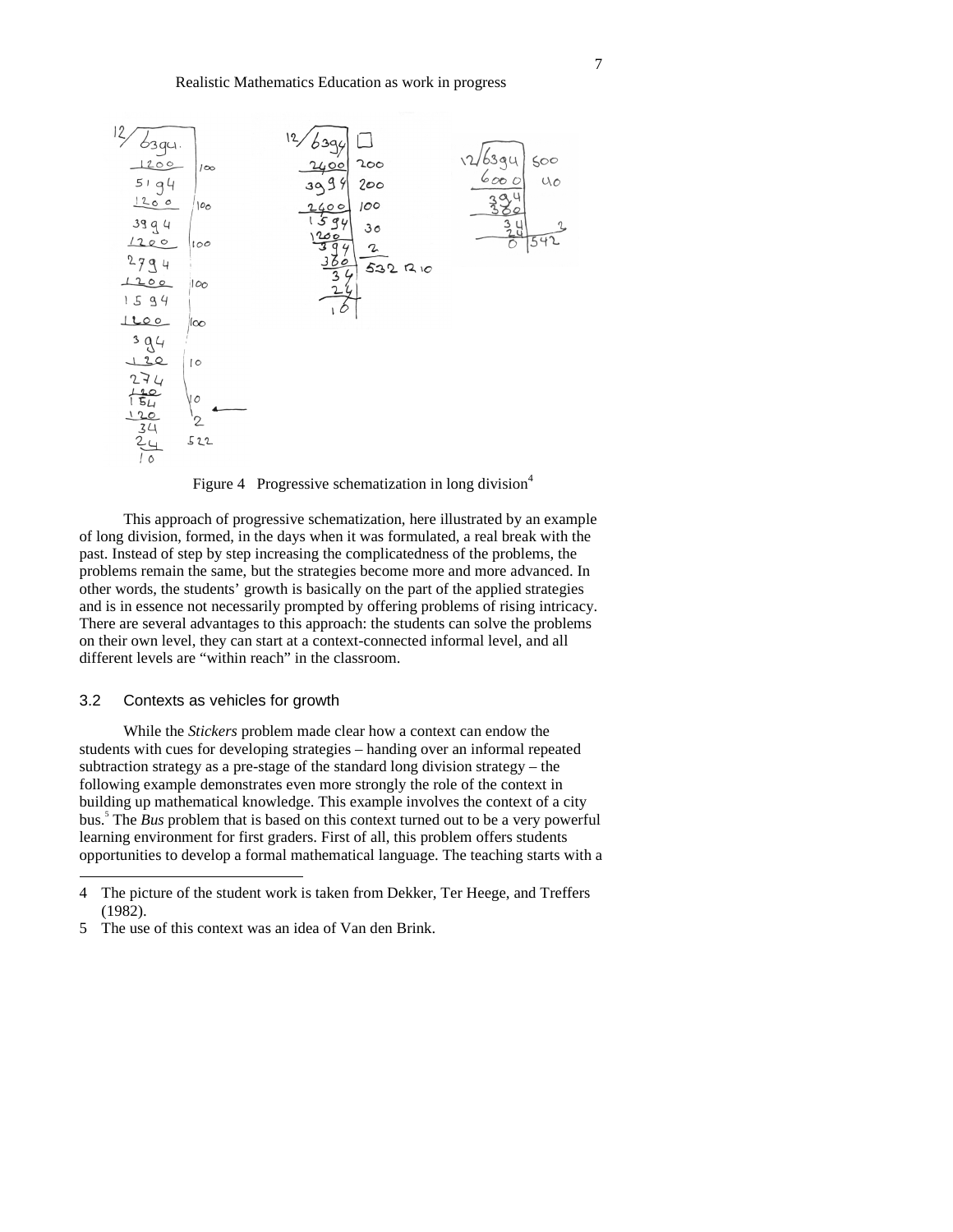"real life" situation in which the students have to act as the driver of a city bus. The passengers are getting on and off the bus, and at each stop the students have to determine the number of passengers in the bus. Later the same is done on paper (see the worksheet in Figure 5).



Figure 5 Bus problem $<sup>6</sup>$ </sup>

The development of mathematical language is elicited by the need to keep track of what happened during the ride of the bus. Initially the language is closely connected to the context, but later on it also used for describing other situations. Gradually, the bus context loses its narrative feature and takes on more of a model character. The following student work (see Figure 6) reflects how the contextconnected mathematical language can evolve progressively to a more general formal mathematical language.

<sup>6</sup> Picture is an adapted version from Van den Brink (1989).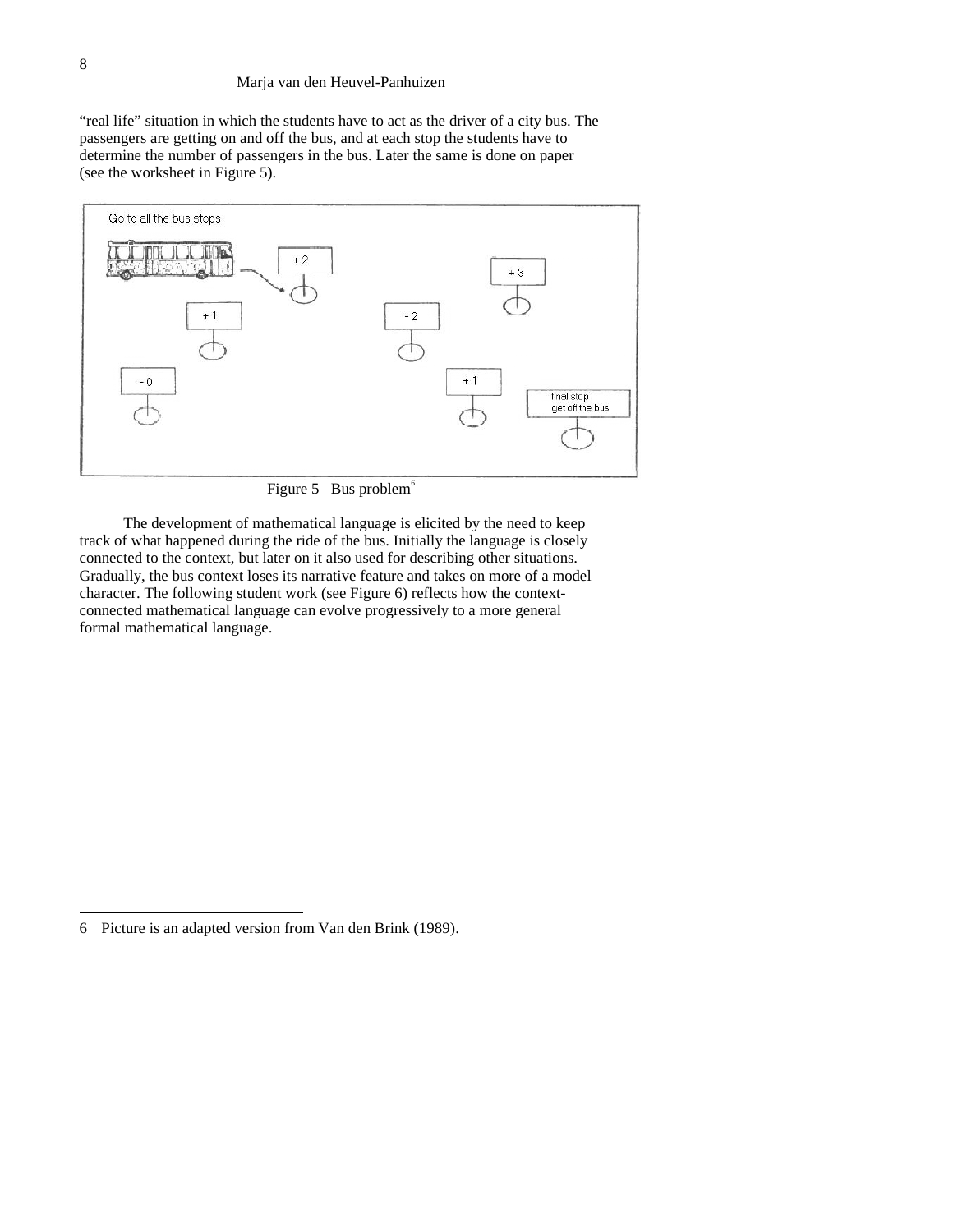

Figure 7 Student work bus problem<sup>7</sup>

What started as a context-connected report of the story of the bus (A), is later used for numerical operations in other contexts, e.g. keeping track of the number of customers that are in a shop (B), and for expressing operations with pure numbers (C and D). $^8$  In (E) the transition to the standard way of notating number sentences is visible.

In addition to offering the students a learning environment for developing a formal mathematical language that makes sense to them, the bus context – and

<sup>7</sup> Picture is taken from Van den Brink (1989).

<sup>8</sup> Although in (C) pure numbers are used, the shape of the notation betrays that it still represents an operation with context numbers.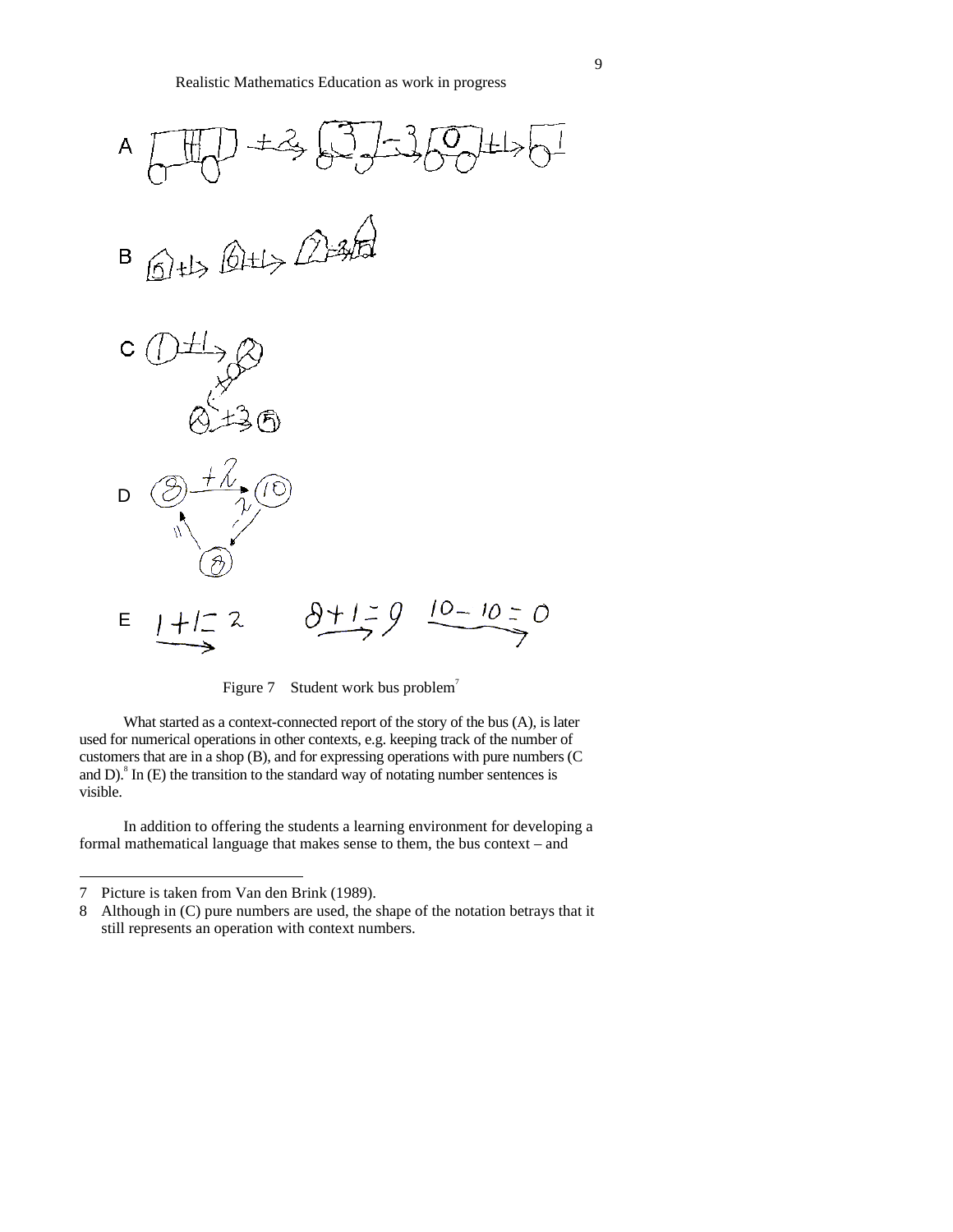particular the context of the bus stop – is also very suitable to elicit mathematical reasoning. Evidence for this suitability was illuminated by developmental research on negative numbers carried out by Streefland (1996). In a Dutch grade five-six classroom he presented the students – who never had dealt with negative number before – the problem that is pictured in Figure 8 and asked them first how many passengers were in the bus after the bus left the bus stop. Then he asked them the challenging question of what else could have happened at the bus stop with the same result in terms of passengers in the bus after the bus stop. Figure 9 shows how the students worked out this question.



Figure 8 Getting on and off the bus Figure 9 Bus stop stories

Later on in the lesson, the students could even use the bus stop model to generate problems with a fixed starting number and a fixed result (see Figure 10).



Figure 10 Student-generated problems based on experiences with the bus stop context

The bus and the bus stop context are an example of how experiences from a "daily life" situation can be the impetus for growth in mathematical understanding.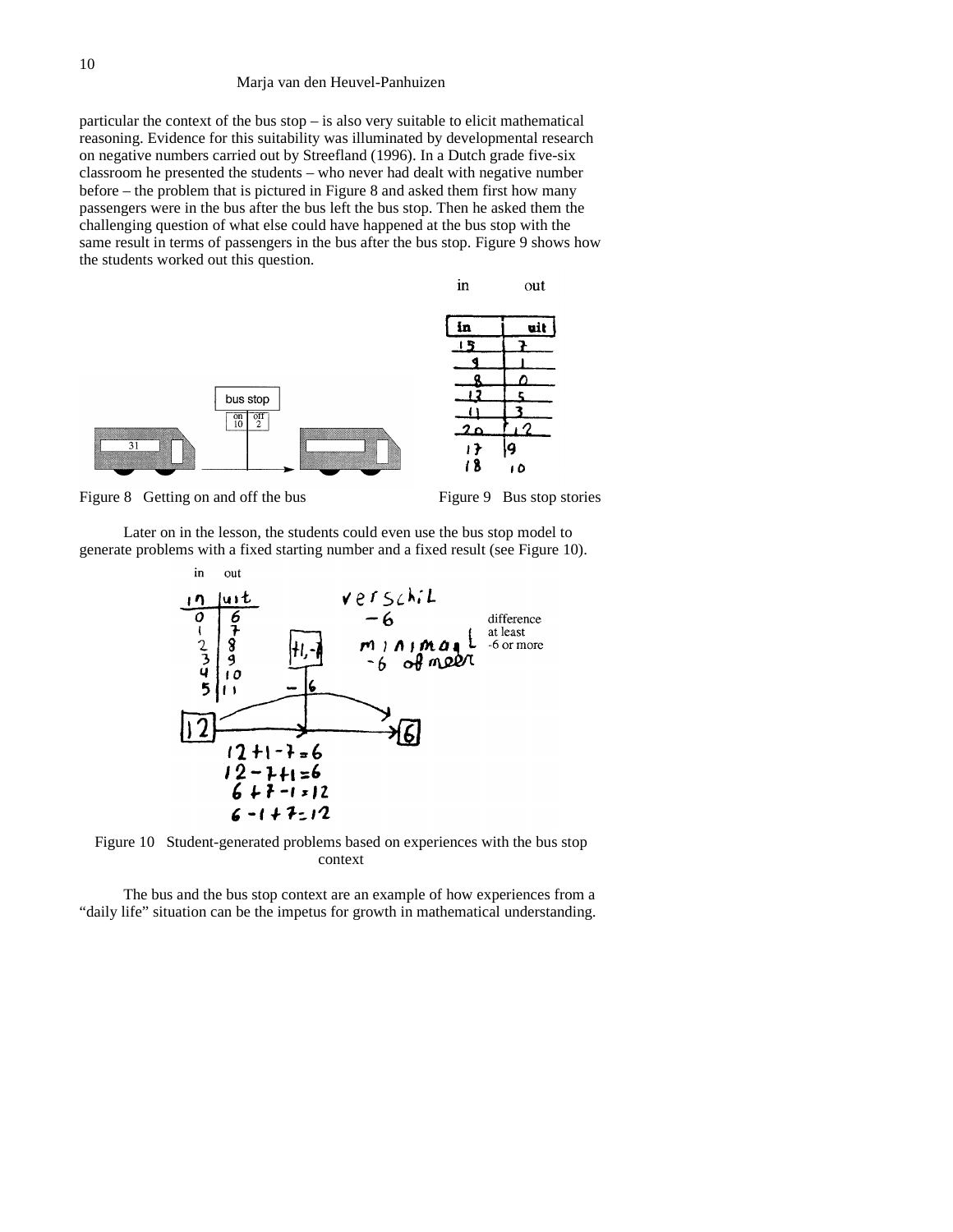Compared to the context of the stickers this bus context evolves to a model to support mathematical thinking. An important requirement for models functioning in this way is that they are rooted in concrete situations and that they are also flexible enough to be useful in higher levels of mathematical activities. This means that the models will provide the students with a foothold during the process of vertical mathematization, without obstructing the path back to the source.

#### 3.3 Connected models as the backbone of progress

As became already visible in the previous examples, progress implies that students arrive at more general solutions from context-related solutions. Contexts that have model potential serve as an important device for bridging this gap between informal and more formal mathematics. First, the students develop strategies closely connected to the context. Later on, certain aspects of the context situation can become more general, which means that the context more or less acquires the character of a model and as such can give support for solving other, but related, problems. Eventually, the models give the students access to more formal mathematical knowledge.

In order to make the shift from the informal to the formal level possible, the models have to modify from a "model of" a particular situation (e.g. a scheme that represents the situation of passengers getting on and off the bus at a bus stop) to a "model for" all kinds of other, but equivalent, situations (e.g. a scheme that can be used for expressing shop attendance, but that also can be used to find number pairs that give the same increase or decrease as a result).<sup>9</sup>

This important role of models has all to do with the level principle of RME. This principle implies that learning mathematics is considered as passing through various levels of understanding: from the ability to invent informal context-related solutions, to the creation of various levels of shortcuts and schematizations, to the acquisition of insight into the underlying principles and the discernment of even broader relationships. Crucial for arriving at the next level is the ability to reflect on the activities conducted before.<sup>10</sup> This reflection can be elicited by interaction. I will come back to this later.

The strength the level principle is that it guides growth in mathematical understanding by giving the curriculum a longitudinal coherency. This long-term perspective is characteristic of RME. There is a strong focus on the relation between what has been learned earlier and what will be learned later. This means also that the use of models should not be considered as isolated activities. On the contrary, the progressive power of the models is based on the connections between them. The longer a model – or adaptations of it – can "keep pace" with the development in mathematical understanding, the more it can prompt and elicit the student's progress.

<sup>9</sup> For more about the idea of "model of" and "model for" see Section 2 of this paper and Note 1.

<sup>10</sup> This idea of accumulated reflection was based on the work of the Van Hieles (see Freudenthal, 1991).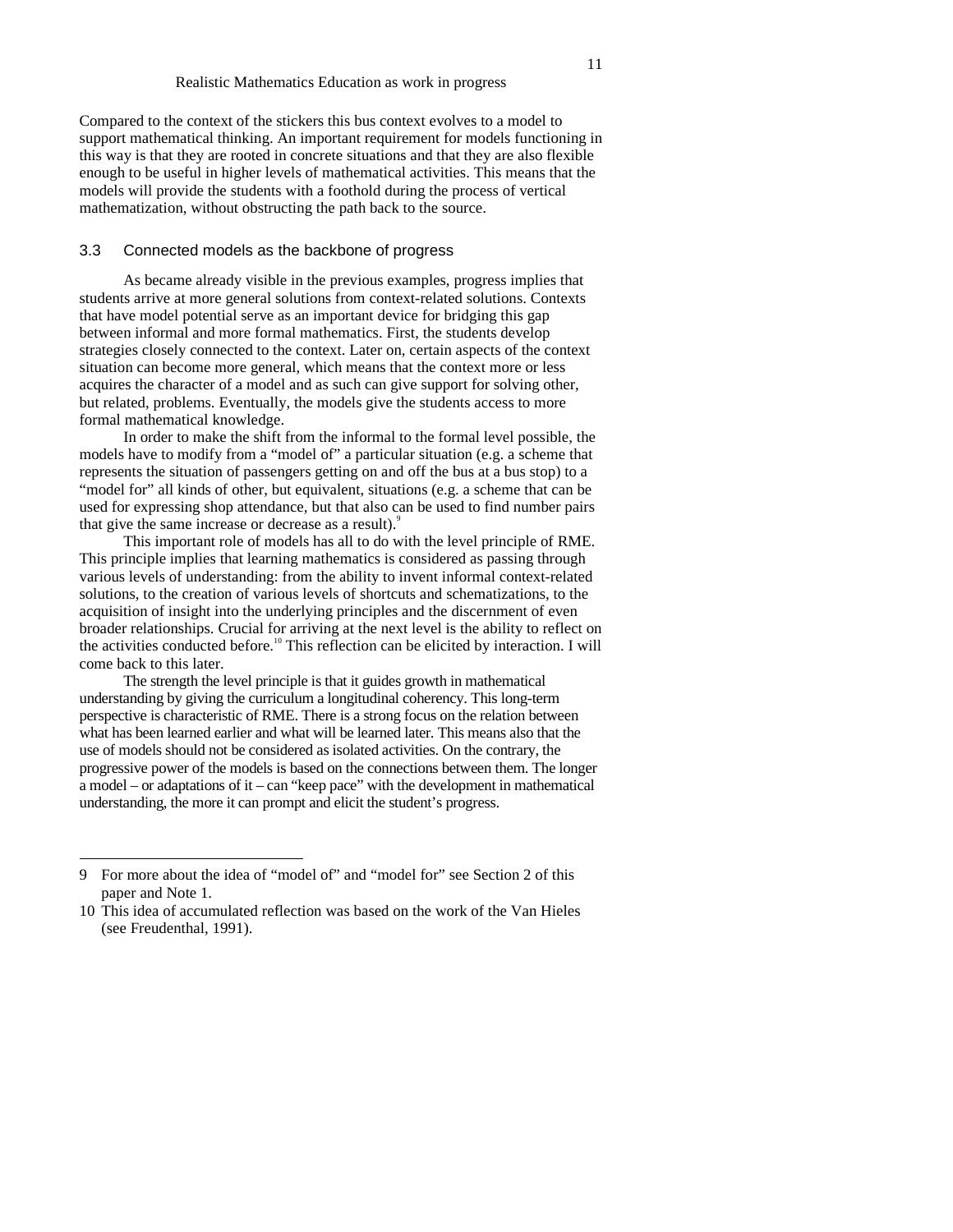A powerful example of such a "longitudinal" model is the number line. Figure 11 shows the various ways in which the number line can appear in the different stages of the learning process.



Figure 11 Various ways in which the number line can appear

The number line begins in first grade as (A) a beaded necklace on which the students can practice all kind of counting activities. In higher grades, this chain of beads successively becomes (B) an empty number line for supporting additions and subtractions, (C) a double number line for supporting problems on ratios, and finally (D) a fraction/percentage bar for supporting working with fractions and percentages.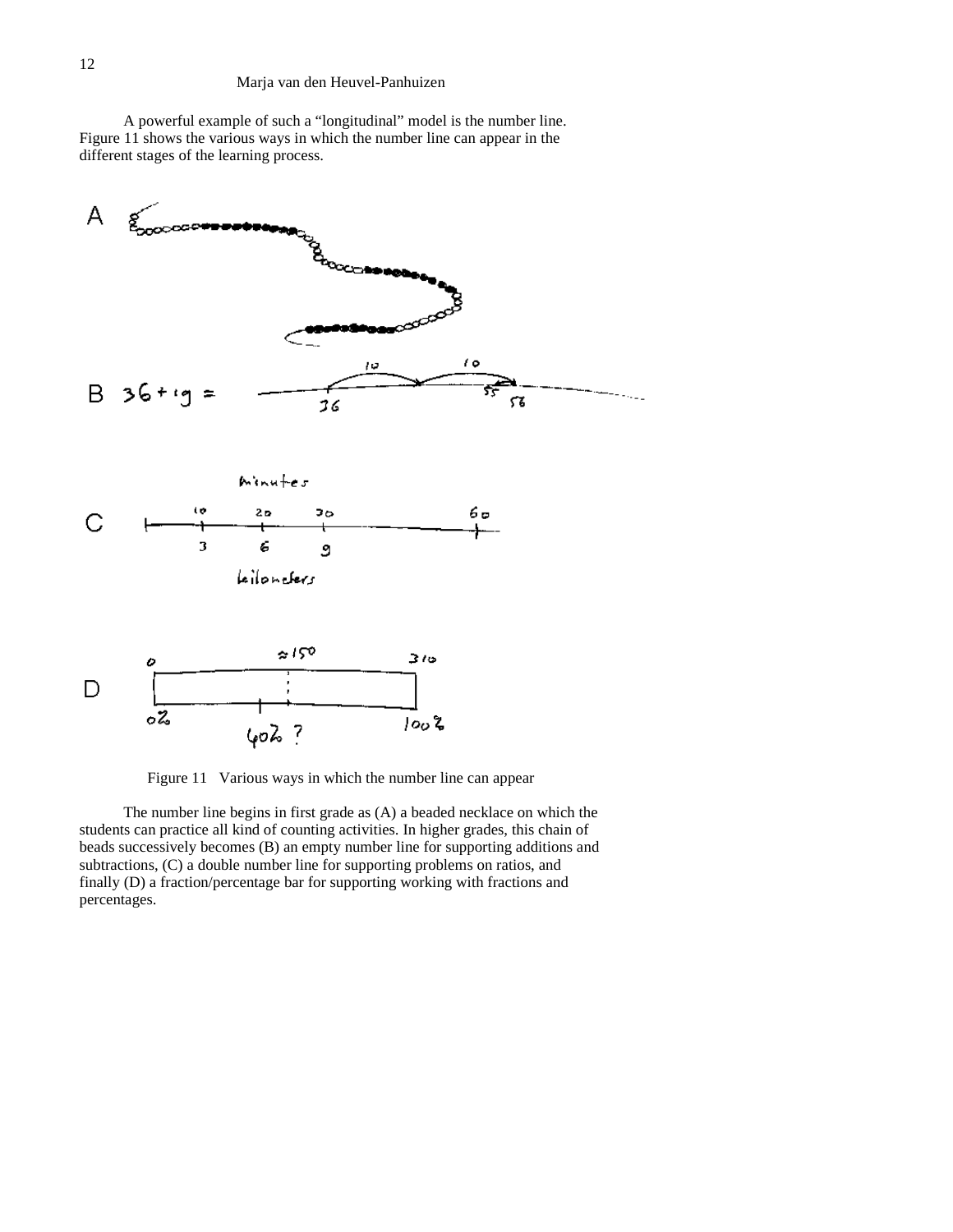## 3.4 Interactive whole-class teaching as a lever

Apart from the models that give a hold for progress, the teaching methods are also an important lever for students to make steps forward in mathematical understanding.

Within RME, the learning of mathematics is considered as a social activity. Based on this idea the *interaction principle* is one of the major characteristics of RME. Education should offer students opportunities to share their strategies and inventions with each other. By listening to what others find out and discussing these findings, the students can get ideas for improving their strategies. Moreover, the interaction can evoke reflection, which is necessary to reach a higher level of understanding.

The significance of the interaction principle implies that whole-class teaching plays an important role in the RME approach to mathematics education. However, this does not mean that the whole class is proceeding collectively and that every student is following the same track and is reaching the same level of development at the same moment. On the contrary, within RME, children are considered as individuals, each following an individual learning path. This view on learning often results in pleas for splitting up classes into small groups of students each following their own learning trajectories. In RME, however, there is a strong preference for keeping the class together as a unit of organization<sup> $\text{1}$ </sup> and for adapting the education to the different ability levels of the students instead. This can be done by means of providing the students with problems that can be solved on different levels of understanding.

The next example involves a lesson $12$  in which the interaction principle of RME is made concrete. It gives an impression of how a whole-class setting can contribute to students' progress in the applied mathematical strategies. Starting point is the exploration of a context problem which — and this is very essential can be solved on several levels of understanding. By discussing and sharing solution strategies in class the students who first solved the problem by means of a longwinded strategy can come to a higher level of understanding and new mathematical concepts can be constituted.

The scene of the action is a third-grade classroom. The students are eight through nine years old. The teacher starts with the presentation of a problem, called the *Parents evening* problem (see Figure 12).

<sup>11</sup> Within the structure of keeping the group together, a variety of teaching methods can be applied: ranging from whole-class teaching, to group work, and to individual work.

<sup>12</sup> This classroom activity originates from Van Galen and Feijs (1991); the vignette was also used by De Lange in his plenary lecture at ICME 1996 in Seville, Spain.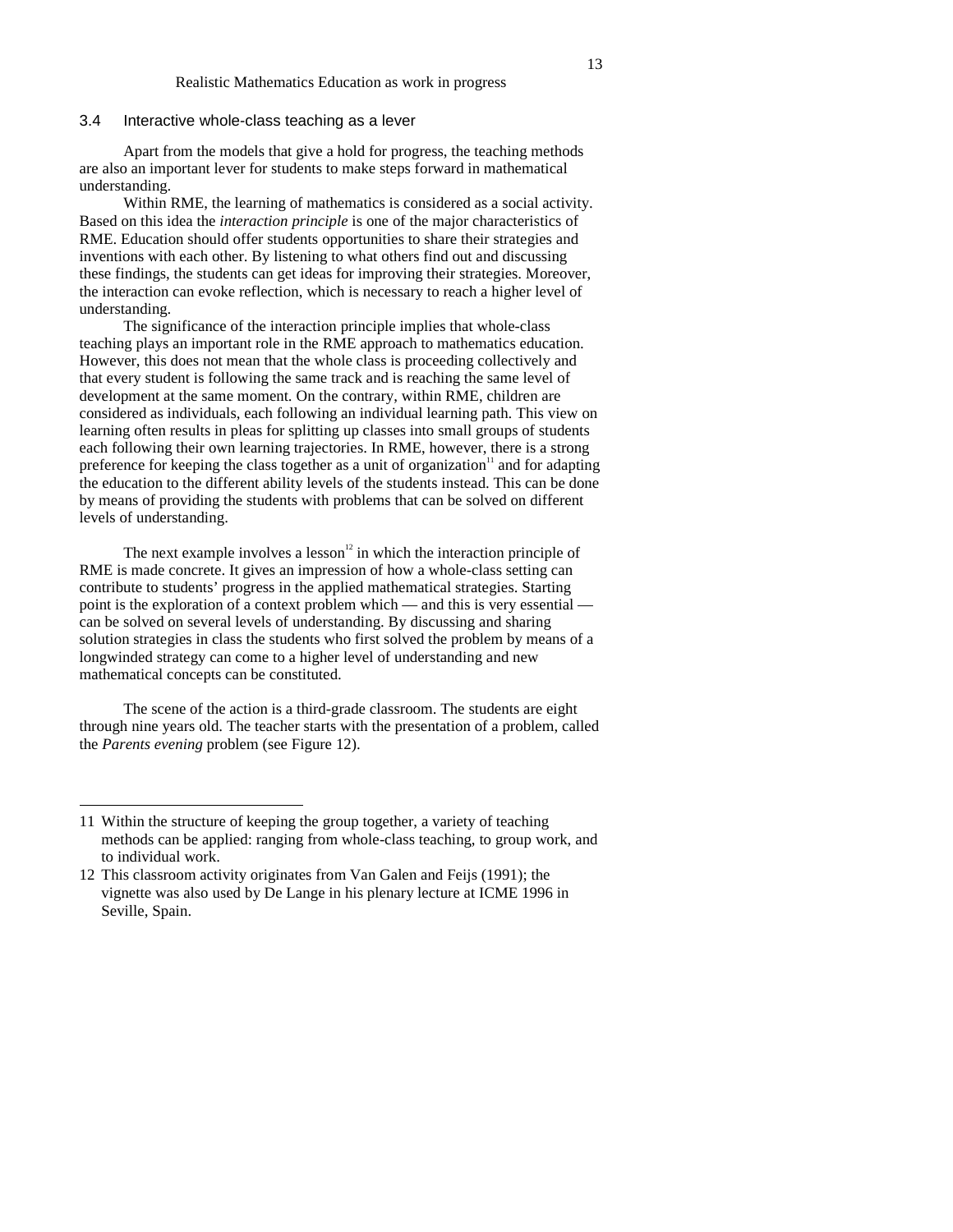

Figure 12 *Parents evening* problem

The students begin to work and the teacher is walking around the classroom. Whenever necessary she gives some help. Some ten minutes later she asks the students to show their work and explain their solutions.

Badr drew as many tables as he needed to have all the parents seated (see Figure 13).



Figure 13 Badr's work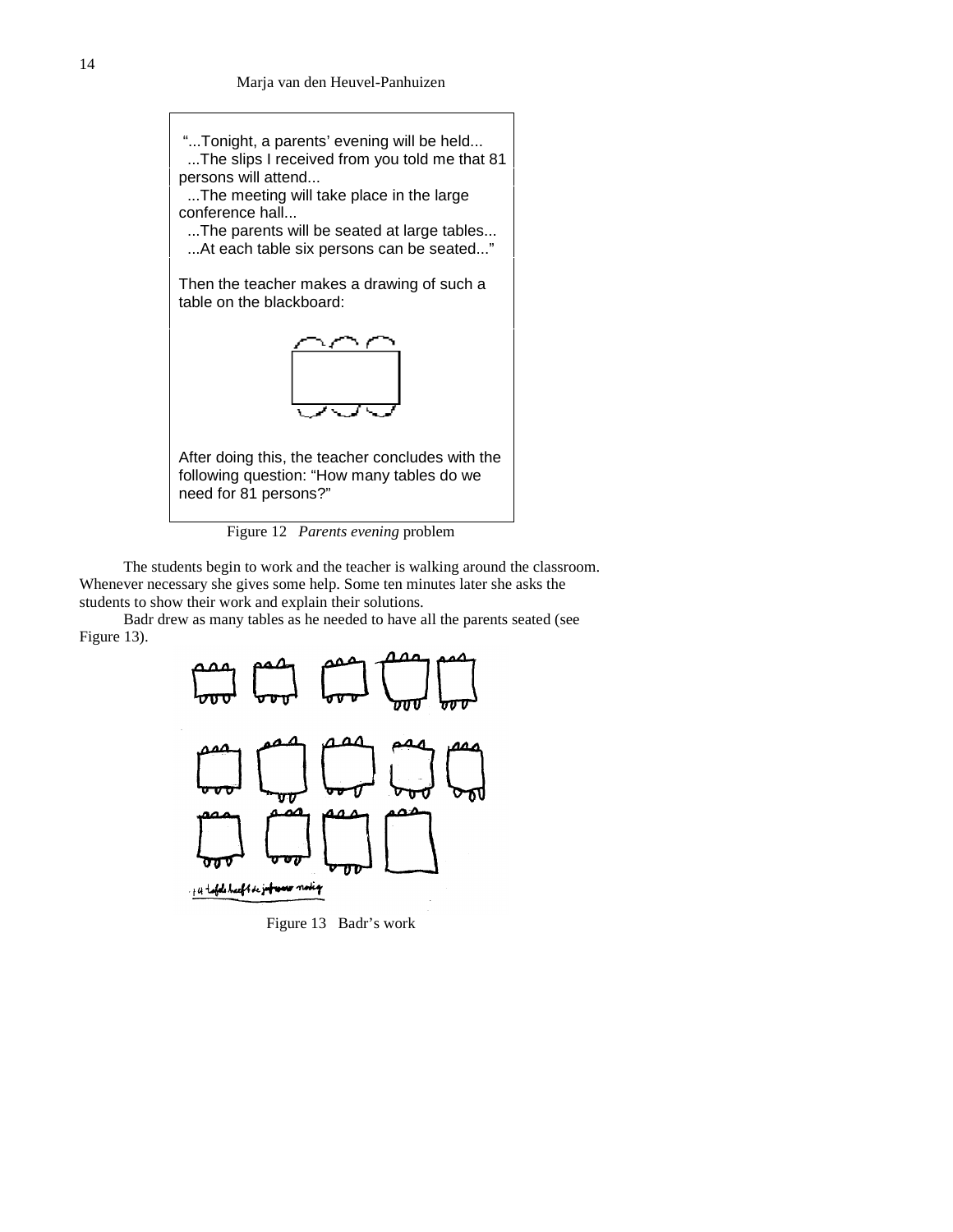Roy started in the same way, but after he drew two complete tables he drew two rectangles and put the number six in them. While he was drawing more of these rectangles he suddenly realized that if you have five tables, 30 parents can be seated. He continued drawing rectangles and after another five he wrote down 60. Then he drew another two, wrote down 72, and another one, and wrote down 78. He finished with a rectangle with the number 3 in it (see Figure 14).



Figure 14 Roy's work

A third student, Abdelaziz, was even a little bit more advanced in mathematizing the problem situation. Although he also started with drawing a copy of the table that was on the blackboard, he immediately moved up to a more formal solution by using his knowledge about multiples of six. He wrote down:  $6 \times 6 = 36$ , doubled this number and came to 72, and then he added two more tables to 72 and came to the answer of 84 (see Figure 15).



Figure 15 Abdelaziz' work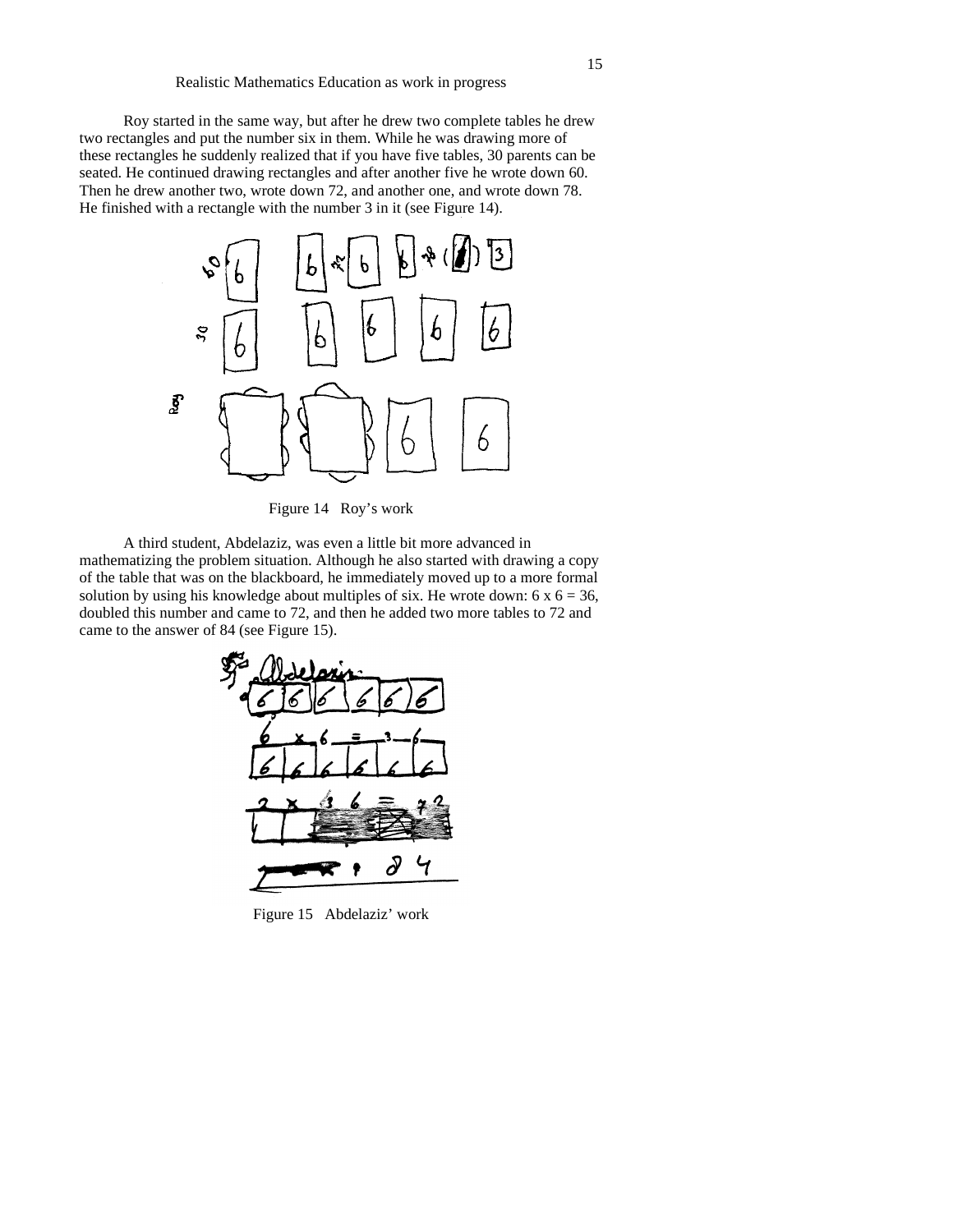When we look at these three different solutions, we can see that at each level some mathematization took place. Even in the work of Badr, since visualization and schematization are also powerful tools for mathematizing. In the other two examples of student work the mathematics is more visible, but not yet at the level that is aimed at. This problem was namely meant as a start for learning long division. In order to achieve this goal, the problem should be followed by other problems.

Therefore, after the class discussion about the different strategies had been finished, the teacher presented a new problem: the *Coffee pots* problem (see Figure 16).

| "The 81 parents will be offered a cup of |
|------------------------------------------|
| coffee                                   |
| With one coffeepot you can fill 7 cups   |
| How many coffee pots will be needed?"    |
| Figure 16 <i>Coffee pots</i> problem     |

From a mathematical point of view this problem is the same as the previous one. Instead of dividing by six, now, the students have to divide by seven. For the students, however, this is (still) a completely different problem. Moreover, it is more difficult to make a visual presentation of this new problem. Tables are easier to draw than coffeepots. Yet, Badr tried to draw them (see Figure 17).



Figure 17 Badr's work of the *Coffee pots* problem

After he drew two pots he remembered the discussion about how the answer can be found more quickly by multiplying. He continued with  $10 \times 7 = 70$  followed by  $70 + 11 = 81$ , and decided that 12 pots are needed.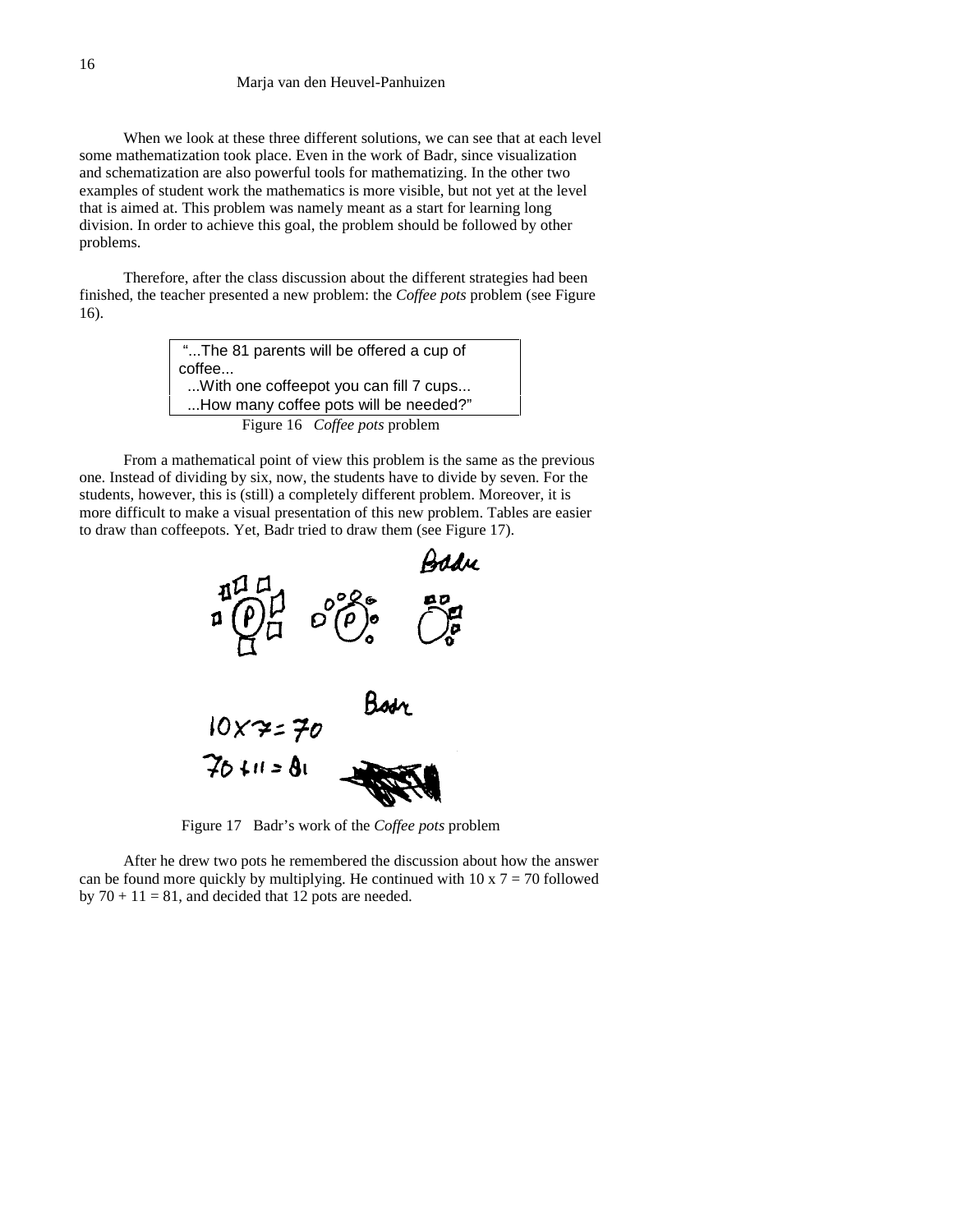Both the constitution of mathematical tools (the representation of the problem situation, the schematization, the repeated addition, the application of number fact knowledge, the way of keeping track of the results, and the communicating about the strategies) and Badr's level shift were evoked by the problems given to students, and more precisely, by the "cluster of problems." In a way the contexts in this cluster of problems – that can be considered as a micro learning teaching trajectory – prompted him to this growth.

# **4 Progress in understanding — the macro-didactic perspective**

The previous vignette showed an example of progress in understanding in one lesson. In the following section I will move to progress in understanding over a longer period of time. RME has a high concern with the longitudinal perspective of the learning-teaching process. In our view a theory of mathematics education cannot be complete if it is restricted to the micro perspective of an instructional environment. It should also cover the longitudinal macro perspective. This perspective goes together with a strong focus on the subject matter content and the goals to be achieved. For RME the *what* of the teaching is at least as important as the *how* of it. Because of its strong connection to mathematics and the central place that the content of the curriculum has in its thinking about mathematics education, RME can be considered as a didacticaloriented approach to mathematics education.<sup>13</sup>

For answering these macro-didactical what-questions "didactical phenomenological analyses" – as Freudenthal (1983) called them – have a crucial value. These analyses reveal what kind of mathematics is worthwhile to learn and which actual phenomena can offer possibilities to develop the intended mathematical knowledge and understanding. Important is that one tries to discover how students can come into contact with these phenomena, and how they appear to the students. This means that problems and problems situations must be identified that give students opportunities to develop insight in mathematical concepts and strategies. To have the power of stimulating and guiding the students' learning the problems should be embedded in a long-term learningteaching trajectory. Therefore the longitudinal perspective of problems should never be neglected.

<sup>13</sup> In this respect, RME differs from approaches to mathematics education that are more psychological-oriented, like the constructivist approaches to mathematics education. Whereas on the micro-didactic level RME has a lot in common with the constructivistic way of thinking, on the macro-didactic level of the curriculum some major differences between the two become apparent. As a matter of fact, constructivistic approaches do not have a macro-didactic level in which decisions are made about the goals for education and the learningteaching trajectories that need to be covered in order to reach these goals. In contrast with RME, the constructivistic approaches are more a learning theory than a theory of education.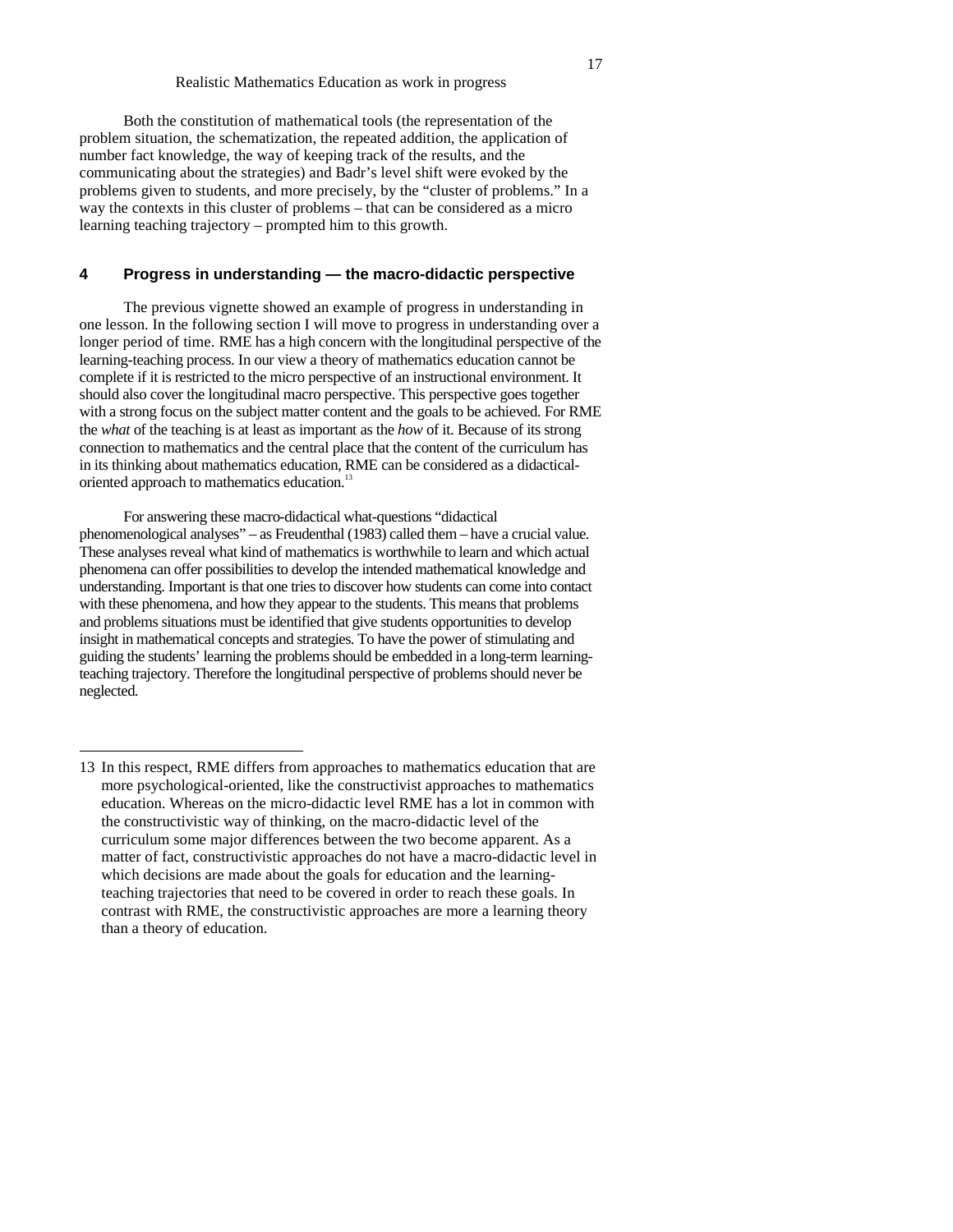# 4.1 Learning-teaching trajectories as a framework for didactical decisions

In line with this emphasis on the longitudinal perspective, the TAL Project has worked on the development of learning-teaching trajectories for primary school mathematics since 1997. In 2001 an English version was published of the first product of this project, a learning-teaching trajectory for calculation with whole numbers (Van den Heuvel-Panhuizen (ed.), 2001).

What is meant by the TAL learning-teaching trajectories? To put it briefly, a learning-teaching trajectory describes the learning process the students follow. It should not be concluded from this, however, that it *only* contains the learning perspective. In our view, the term learning-teaching trajectory<sup>14</sup> has three interwoven meanings:

- a *learning* trajectory that gives a general overview of the learning process of the students
- a *teaching* trajectory, consisting of didactical indications that describe how the teaching can most effectively link up with and stimulate the learning process
- a *subject matter* outline, indicating which of the core elements of the mathematics curriculum should be taught.

A learning-teaching trajectory puts the learning process in line, but at the same time it should not be seen as a strictly linear, singular step-by-step regime in which each step is necessarily and inexorably followed by the next. A learning-teaching trajectory should be seen as having a certain bandwidth, instead of being a single track. It is very important that such a trajectory description is doing justice to:

- the learning processes of individual students
- discontinuities in the learning processes; students sometimes progress by leaps and bounds and at other times can appear to relapse
- $\blacksquare$  the fact that multiple skills can be learned simultaneously and that different concepts can be in development at the same time, both within and outside the subject
- differences that can appear in the learning process at school, as a result of differences in learning situations outside school
- the different levels at which children master certain skills.

The main purpose of a learning-teaching trajectory is to give the teachers a pointed overview of how children's mathematical understanding can develop from K1 and 2 through grade 6 and of how education can contribute to this development. It is intended to provide teachers with a "mental educational map" which can help them to make didactical decisions, for instance making adjustments to the textbook that they use as a daily guide. The learning-teaching trajectory serves as a guide at a meta level. Having an overview of the process the students go through is very important for working on progress in students' understanding. To make adequate decisions about help and hints, a teacher must have a good idea of the goals, the

<sup>14</sup> In Dutch, a learning-teaching trajectory is called "leerlijn". The Dutch verb "leren" has a double meaning: It stands for "to learn" and for "to teach".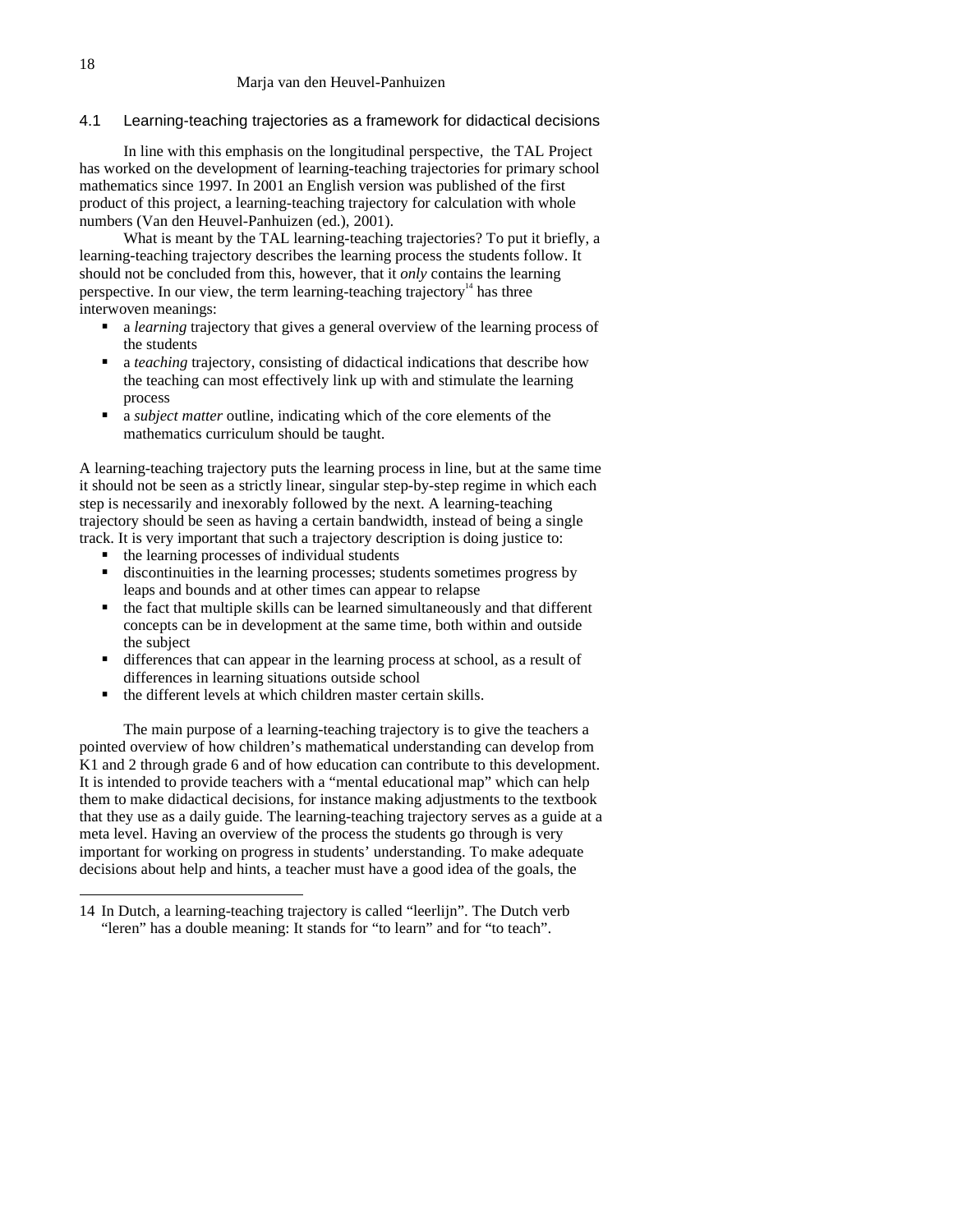way that can lead to these goals and the landmarks the students will pass in one way or another along the route, when selecting new problems. Without this outline in mind it is difficult for the teacher to value the strategies of the students and to foresee where and when one can anticipate the students' understandings and skills that are just coming into view in the distance (see also Streefland, 1985). Without this longitudinal perspective, it is not possible to guide the students' learning.

The TAL learning-teaching trajectories are meant to give this longitudinal perspective. Compared to the goal descriptions that were traditionally supposed to guide education and support educational decision-making, the TAL learningteaching trajectories are a new educational phenomenon.

First of all, the trajectory is more than an assembled collection of the attainment targets of all the different grades. Instead of a checklist of isolated abilities, the trajectory makes it clear how the abilities are built up in connection with each other. It shows what comes earlier and what comes later. In other words, the most important characteristic of the learning-teaching trajectory is its *longitudinal perspective*.

A second characteristic is its *double perspective of attainment targets and teaching framework*. The learning-teaching trajectory does not only describe the landmarks in student learning that can be recognized en route, but it also portrays the key activities in teaching that lead to these landmarks.

The third feature is its *inherent coherence, based on the distinction of levels*. The description makes clear that what is learned in one stage, is understood and performed on a higher level in a following stage. A recurring pattern of interlocking transitions to a higher level forms the connecting element in the trajectory. It is this level characteristic of learning processes, which is also a constitutive element of the Dutch approach to mathematics education, that brings longitudinal coherence into the learning-teaching trajectory. Another crucial implication of this level characteristic is that students can understand something on different levels. In other words, they can work on the same problems without being on the same level of understanding. The distinction of levels in understanding, which can have different appearances for different sub-domains within the whole number strand, is very fruitful for working on the progress of children's understanding. It offers footholds for stimulating this progress.

The fourth attribute of the TAL learning-teaching trajectory is the new description format that is chosen for it. The description is not a simple list of skills and insights to be achieved, nor a strict formulation of behavioral parameters that can be tested directly. Instead, *a sketchy and narrative description, completed with many examples*, is given of the continued development that takes place in the teaching-learning process.

## 4.2 The TAL trajectory for whole number calculation

In the TAL trajectory for calculation with whole numbers, calculation is interpreted in a broad sense, including number knowledge, number sense, mental arithmetic, estimation and algorithms. In fact the trajectory description is meant to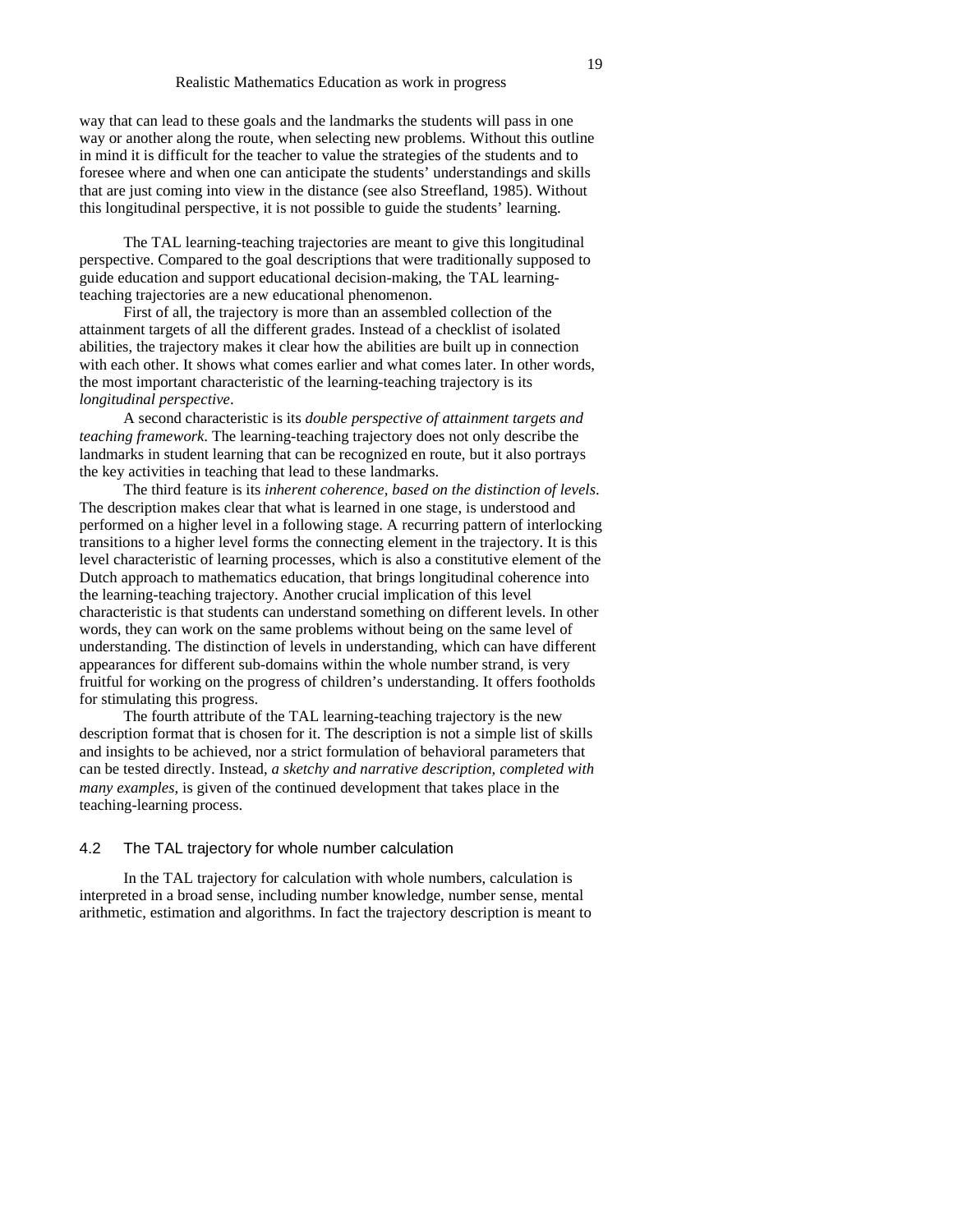give an overview of how all these number elements are related to each other. The following I will zoom in on this trajectory of whole number calculation. To begin with, some general characteristics of the trajectory are discussed. Consequently, some snapshots will be presented from the trajectory for the lower grades with the spotlight on the *coherence between the different levels of counting and calculating*.

#### *Some general characteristics of the trajectory for whole number calculation*

As can be seen in Figure 18, the TAL trajectory for whole number calculation contains two parts: one for the lower grades and one for the upper grades. Although the learning-teaching process in both parts forms a continuous process, it cannot be neglected that each has its own characteristics. The students gradually come from a non-differentiated way of counting-and-calculating to calculations in more specialized formats that are dedicated to particular kinds of problems in a particular number domain. In other words, in the lower grades, all activities with numbers can be generally labeled by "arithmetic", whereas in the upper grades different forms of calculations can be distinguished, like mental arithmetic, estimation, column arithmetic, algorithms, and calculation by using a calculator.

Another characteristic of the trajectory is the central role of mental arithmetic. It is seen as an elaboration of the arithmetic work that is rooted in the lower grades and forms the backbone in the upper grades.

Another feature of this trajectory is the explicit attention that is paid to numbers and number relations. The idea is that if the students are familiar with the context of numbers, their position in terms of magnitude and their internal structure, an important foundation is laid for the development of their calculation abilities. The more the students know about numbers, the easier the problems become for them. Or put it differently, if one invests in the numbers one gets the operations, so to say, for free.



Figure 18 The TAL learning-teaching trajectory for whole number calculation in primary school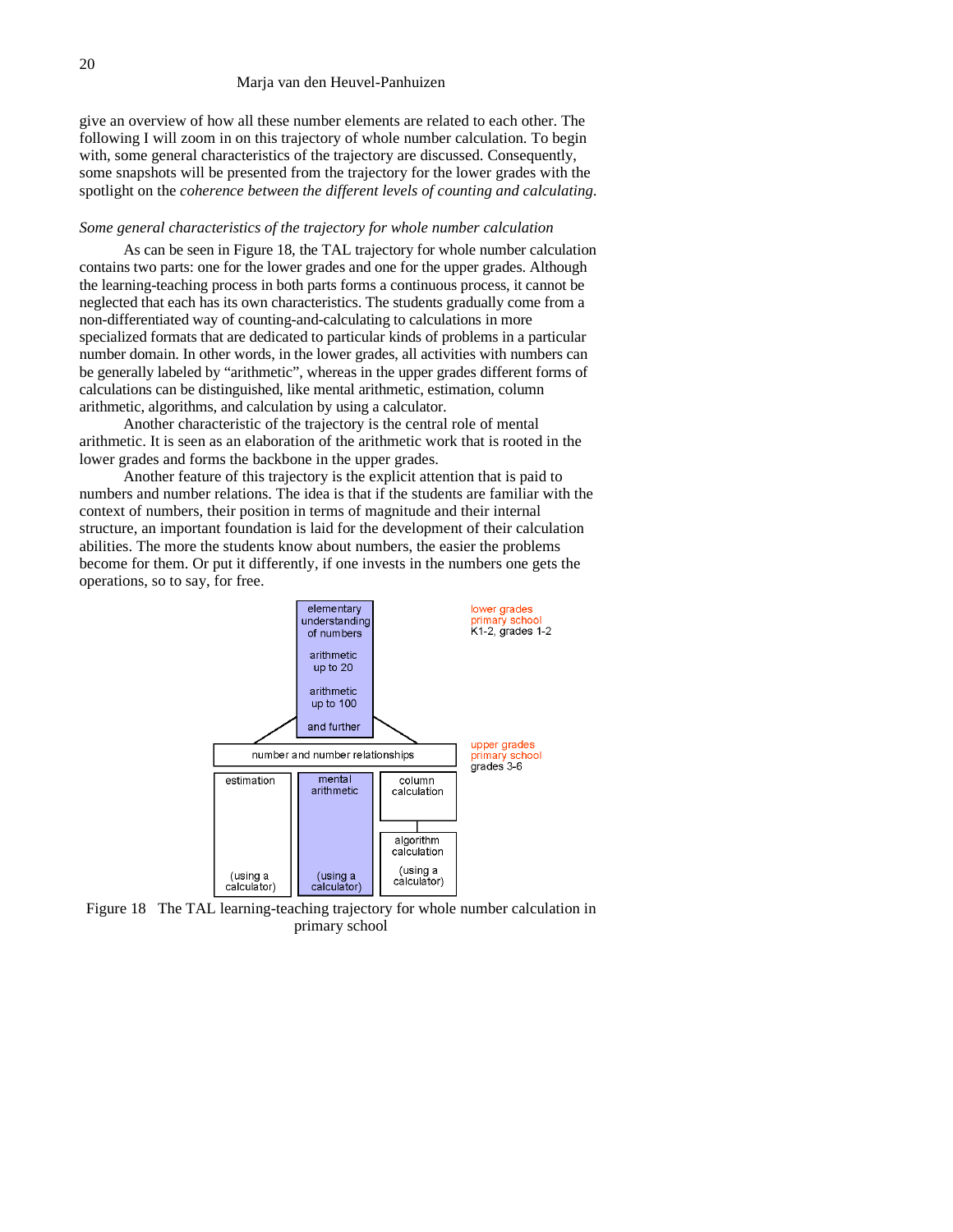New in this trajectory is also that it contains a didactic for learning estimation. Although estimation is considered an important goal of mathematics education, in most of the textbooks a structure for how to learn to estimate is lacking. The textbooks at most only contain some problems on estimation, but doing some estimation problems from time to time is not enough to develop real understanding in how an estimation works and it is not sufficient to comprehend what is possible and what not when estimating.

Another novelty is the distinction that is made between algorithms and a less curtailed way of calculating in which whole numbers are processed instead of digits, which is called "column calculation".

Finally, learning to calculate with whole numbers, of course, should include being able to use a calculator. The trajectory describes how this ability can be built, but at the same time it reflects to be very cautious. The main goal is that the students can in the end make sensible decisions about whether to use the calculator or not. Therefore, in the scheme, calculator use is placed between parentheses.

#### 4.3 Coherence between the different levels of counting and calculating

The coherence between the various levels of mathematical understanding that is made apparent in the trajectory description plays a key role in stimulating students' growth. It clarifies how learning in one stage is related to learning in other stages, and how the understanding gradually can evolve.

To give an idea of this coherence, I first zoom in on a teaching activity in grade 1. In this grade the *Restaurant lesson* is set up to offer the students a learning environment in which they can develop strategies for solving addition problems up to twenty in which they have to bridge the ten. The lesson that is described in the TAL book actually was given in a mixed class containing K2 and grade 1 children, aged five and six years. The teacher, Ans Veltman, is one of the staff members of the TAL team. She also designed the lesson, although she would disagree with this — Ans feels that her student Maureen was the developer of this lesson. Maureen opened a restaurant in a corner of the classroom and everybody was invited to have a meal. The menu card shows the children what they can order and what it costs. The prices are in whole guilders (see Figure 19).

The teacher's purpose with this lesson is, as said before, to work on a difficult addition problem bridging the number ten. The way she does this, however, reflects a world of freedom for the students. The teacher announced that two items could be chosen from the menu and asked the children what items they would choose and how much this would cost. In other words, it appeared as if there was no guidance from the teacher, but the contrary was true. By choosing a pancake and an ice cream, costing 7 guilders and 6 guilders, respectively, she knew in advance what problem the class would be working on; namely the problem of adding above ten, which is what she wanted them to work on.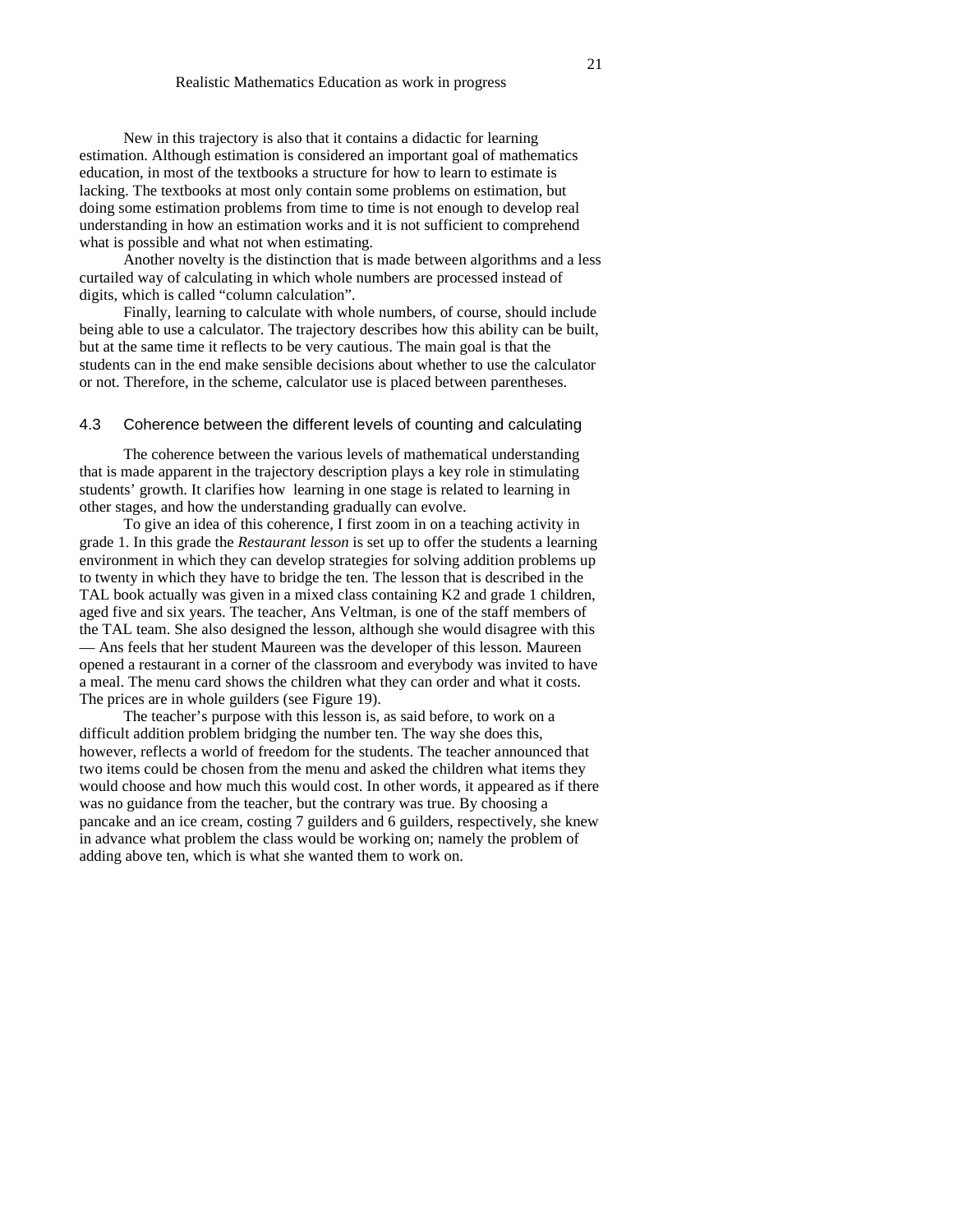

Figure 19: The menu card for Maureen's restaurant

And there is more, there is a purse with some money to pay for what is ordered. The teacher had arranged that the purse should contain five-guilder coins and one-guilder coins. This again shows subtle guidance from the teacher. Then the students start ordering. Niels chooses a pancake and an ice cream. Jules writes it down on a small blackboard. The other children shout: "Yeah ... me too." They agree with Niels' choice. Then the teacher asks what this choice would cost in total. Figure 20 shows a summary of what the children did.



Figure 20: The students' strategies to solve 7+6

Maureen counted 13 one-guilder coins. Six coins for the ice cream and seven coins for the pancake. Thijs and Nick changed five one-guilder coins for one five-guilder coin and pay the ice cream with "5" and "1" and the pancake with "5"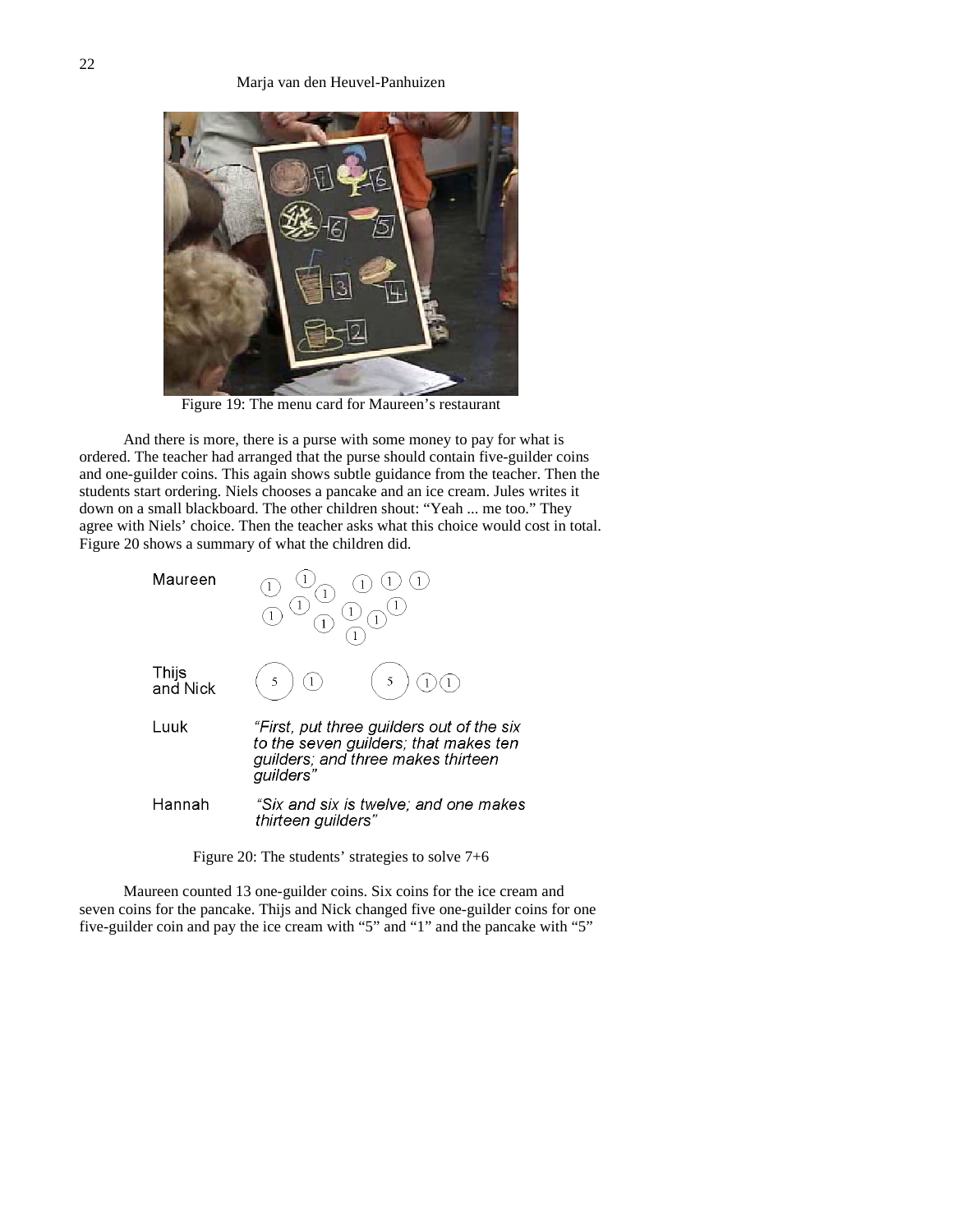and "1" and "1". Then they saw that the two fives make ten and the three ones make 13 in total. Later Nick placed the coins in a row: "5", "5", "1", "1", "1". Luuk came up with the following strategy: "First put three guilders out of the six to the seven guilders, that makes ten guilders, and three makes thirteen." Hannah did not make use of the coins. She calculated: "6 and 6 makes 12, and 1 makes 13 guilders." Another student came with: "7 and 7 makes 14, minus 1 makes 13."

This Restaurant lesson makes it clear that children who differ in skill and level of understanding can work in class on the same problem. To do this, it is necessary that problems that can be solved on different levels be presented to the children. The advantage for the students is that sharing and discussing their strategies with each other can function as a lever to raise their understanding. The advantage for teachers is that such problems can provide them with a cross-section of their class's understanding at any particular moment. Such a cross-section includes the different levels on which the students can solve the problem:

- calculating by counting (calculating 7+6 by laying down seven on-guilder coins and six one-guilder coins and counting the total one by one)
- calculating by structuring (calculating 7+6 by laying down two five-guilder coins and three one-guilder coins)
- formal (and flexible) calculating (calculating 7+6 without using coins and by making use of one's knowledge about 6+6).

The power of this cross-section is that it also offers the teachers a longitudinal overview of the trajectory the students need to go along (see Figure 21). The cross-section of strategies at any moment indicates what is coming within reach in the immediate future. As such, this cross-section of strategies contains handles for the teacher for further instruction.



Figure 21 The cross-section shows "the future"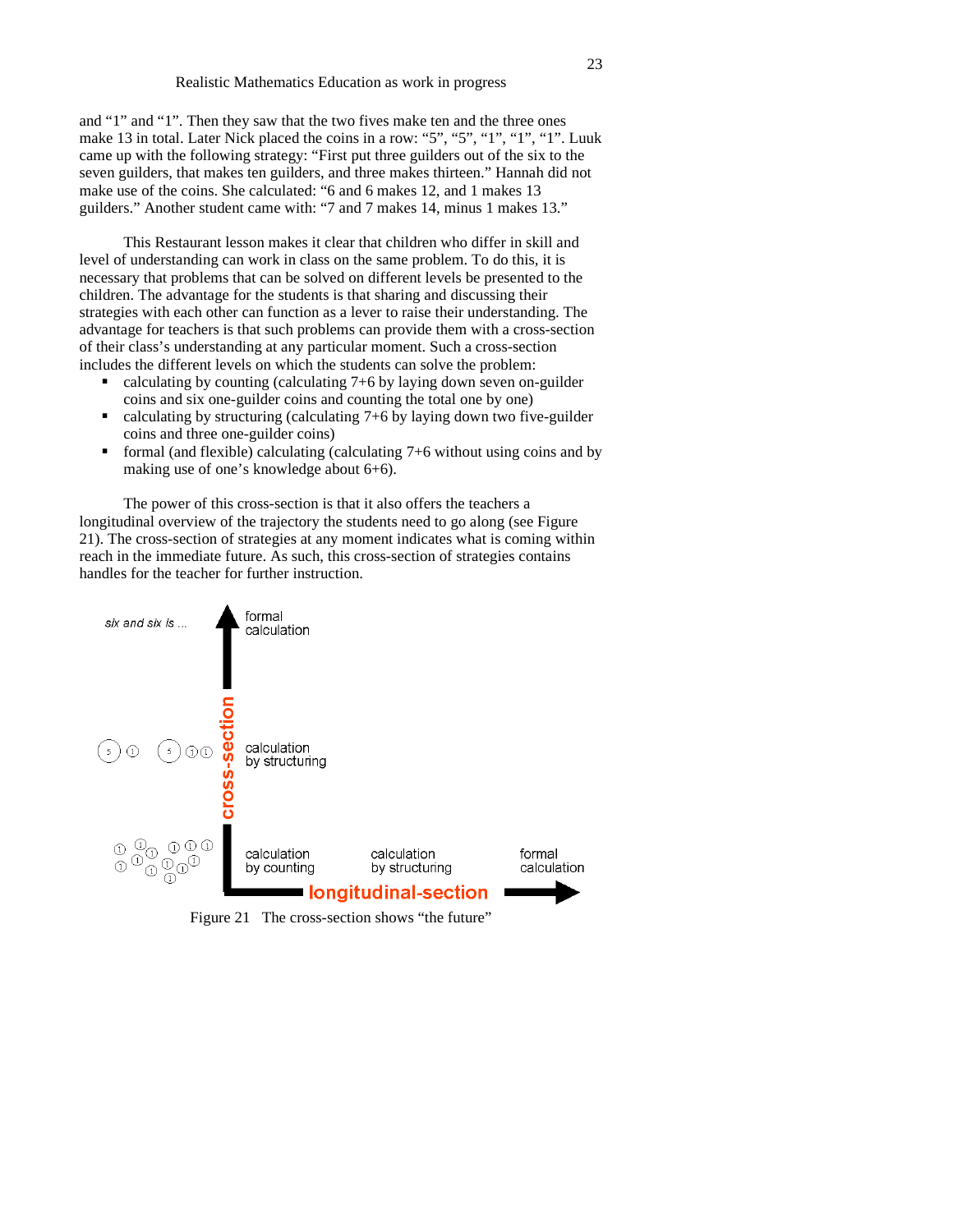The next question – and this is really what the learning-teaching trajectory is about, namely showing the coherence of the whole process – is what this calculating in grade 1 has to do with resultative counting in Kindergarten and calculation up to one hundred in grade 2?

Regarding the ability of resultative counting<sup>15</sup> that the children attain in Kindergarten, again different levels of working can be differentiated (see Figure 21). In the very beginning of the children's learning process – when the concept of number is not very thoroughly established – they can meet difficulties in answering direct "how many" questions. To overcome this problem, a context-related question can be asked instead, like:

- how old is she (while referring to the candles on a birthday cake)?
- how far may you jump (while referring to the dots on a dice)?
- how high is the tower (while referring to the blocks of which the tower is built)?



Figure 21 Different levels of counting (and calculating) in Kindergarten

In the context-related questions, the context gives meaning to the concept of number. This context-related counting precedes the level of object-related counting in which children can handle the direct 'how many' questions in relation to a collection of concrete objects without any reference to a meaningful context. Later on, the presence of the concrete objects is also no longer needed to answer 'how many' questions. Via symbolizing, the children have reached a level of understanding in which they are capable of what might be called formal counting, which means that they can reflect upon number relations and that they can make use of this knowledge.

<sup>15</sup> By resultative counting the ability to determine the number of objects in a group is meant. One could also say that resultative counting signifies the finding of the cardinal number. To indicate that resultative counting at Kindergarten level is already a preliminary stage of calculation, in the learning-teaching trajectory, the skill of counting is called "counting-and-calculating."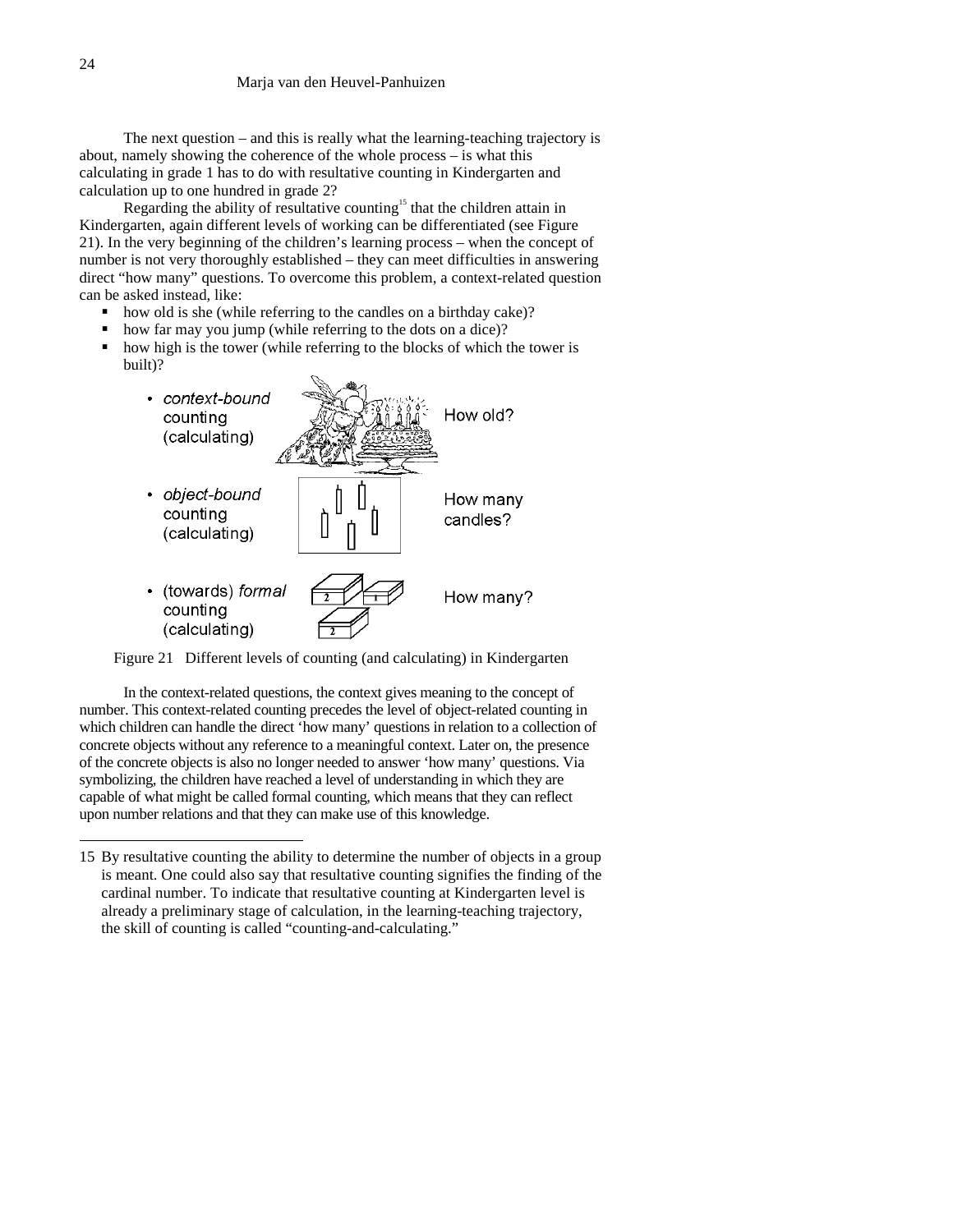Regarding calculation up to one hundred in grade 2 the following main strategies have been distinguished in the learning-teaching trajectory:

- $\blacksquare$  the stringing strategy in which the first number is kept as a whole and the final answer is reached by making successive jumps
- the splitting strategy in which use is made of the decimal structure and the numbers are split in tens and ones and processed separately
- the varying strategy in which use is made of knowledge of number relations and properties of operations.

Examples of these different strategies for solving 48+29 are shown in Figure 22.

stringing 40 
$$
\xrightarrow{10}
$$
 50  $\xrightarrow{10}$  68  $\xrightarrow{12}$  70  $\xrightarrow{+7}$  77  
\n  
\n $\xrightarrow{10}$  50  $\xrightarrow{12}$  60; 8  $\xrightarrow{+9}$  17  
\n60  $\xrightarrow{17}$  77  
\n  
\nVarying 50  $\xrightarrow{130}$  80  $\xrightarrow{-3}$  77  
\n40  $\xrightarrow{+20}$  60  $\xrightarrow{-3}$  77

Figure 22 Different strategies for solving 48+29

The scheme in Figure 23 shows how the different calculation strategies are connected to each other, and that they all are based upon counting.

| $K1-2$          | Grade 1 (and 2)            | Grade 2 (and 3)             |  |  |
|-----------------|----------------------------|-----------------------------|--|--|
|                 | + AND -<br><b>UP TO 20</b> | + AND -<br><b>UP TO 100</b> |  |  |
|                 | - formal                   | - varying                   |  |  |
|                 | - structuring              | - splitting                 |  |  |
| <b>COUNTING</b> | - counting                 | - stringing                 |  |  |
| - formal        |                            |                             |  |  |
| - object-bound  |                            |                             |  |  |
| - context-bound |                            |                             |  |  |

Figure 23 Coherence of the different levels of counting and calculating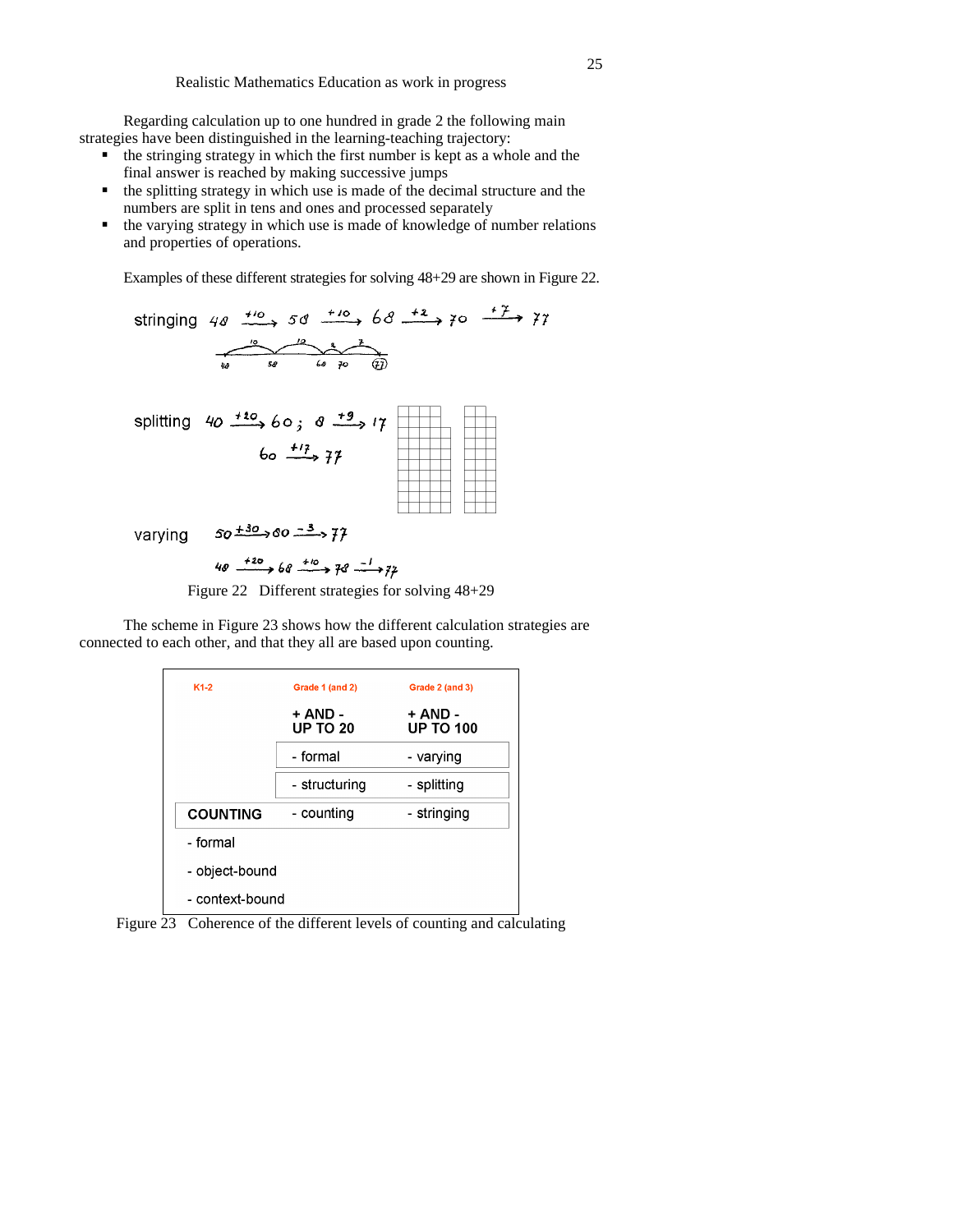And, of course, the feasibility of these strategies does not stop at the end of the lower grades. The strategies keep their importance when the students, for instance, have to solve problems with larger numbers and operations other than addition and subtraction. In Figure 24 the same basic strategies can be recognized in the student work of grade 4 students when they had to explain how they solved the problem about the coffee boxes.



Figure 24 Strategies that grade 4 students applied for finding the number of coffee packets

The above examples of strategies show a clear longitudinal coherence of counting and calculating. It explains how learning to calculate in one grade is connected to the learning process in another grade. Insight into these levels in strategies provides teachers with a powerful foundation for gaining access to children's understanding and for working on shifts in their understanding.

Whether RME can really offer students a fertile soil for progress in mathematics achievements will be dealt with in the next section.

# **5 RME as an elicitor of progress in mathematics achievements?**

According to the TIMSS results, Dutch students achieve very well in mathematics. Restricting us to the primary school study, the Dutch fourth grade students can be seen to lead the field of Western countries, including East-European countries (see Figure 25). Regarding the third-grade results, the Czech students took this place, leaving the Dutch students just behind them.

It should be acknowledged that in the ranking order as shown in Figure 25, it is not taken into account that The Netherlands did not satisfy the guidelines for sample participation rates. But suppose for a longer or a shorter moment that this shortage did not affect the reliability of the findings. Could these results then be interpreted as the yield of 30 years of RME?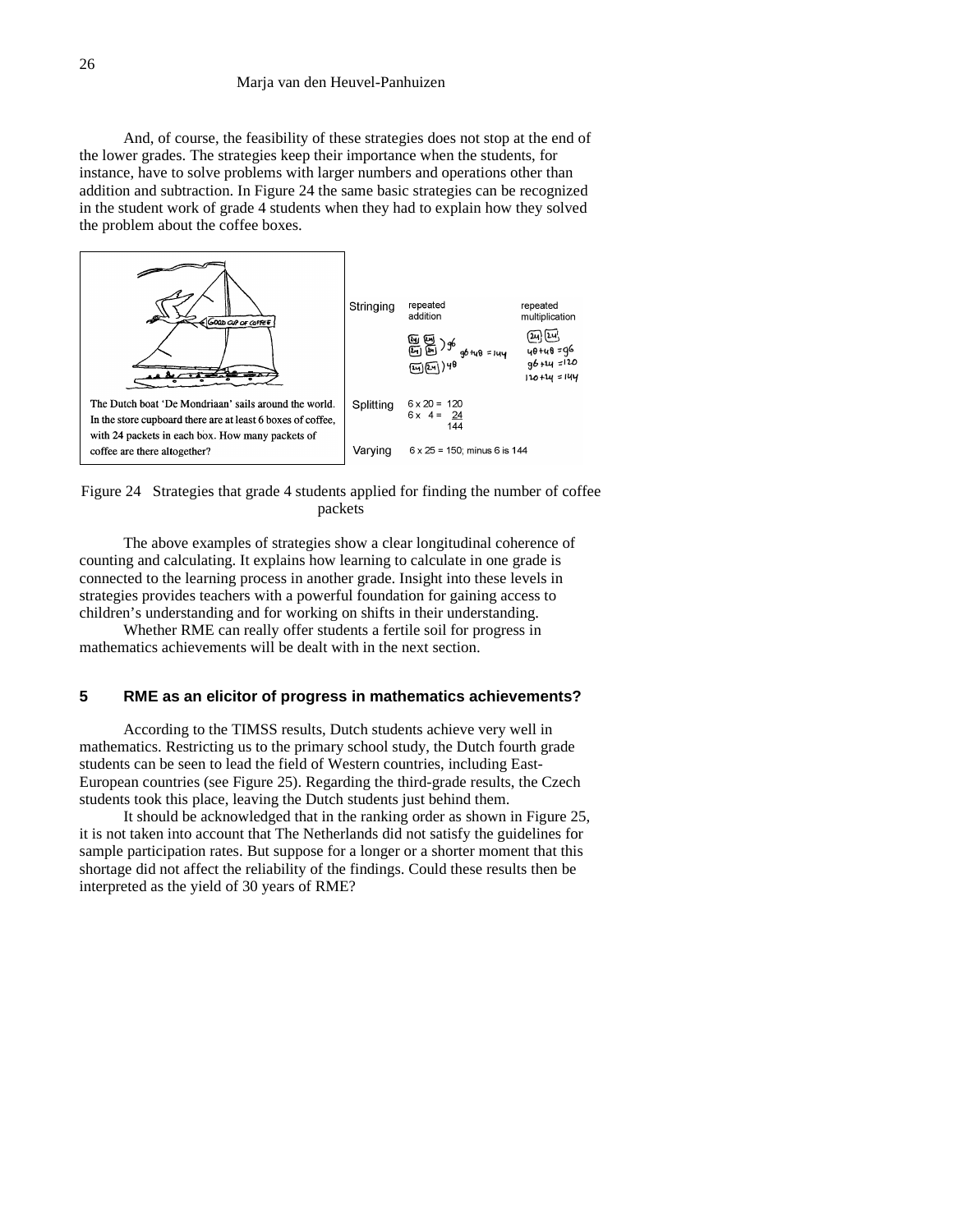| <b>COUNTRY</b>                | <b>MEAN</b> | 200 | 250 | 300 | 350 | 400 | 450 | 500                                                             | 550 | 600 | 650 | 700 | 750 | 800 | 850 |
|-------------------------------|-------------|-----|-----|-----|-----|-----|-----|-----------------------------------------------------------------|-----|-----|-----|-----|-----|-----|-----|
| Singapore                     | 625         |     |     |     |     |     |     |                                                                 |     |     |     |     |     |     |     |
| Korea                         | 611         |     |     |     |     |     |     |                                                                 |     |     |     |     |     |     |     |
| Japan                         | 597         |     |     |     |     |     |     |                                                                 |     |     |     |     |     |     |     |
| Hong Kong                     | 587         |     |     |     |     |     |     |                                                                 |     |     |     |     |     |     |     |
| <b>Netherlands</b>            | 577         |     |     |     |     |     |     |                                                                 |     |     |     |     |     |     |     |
| Czech Rep.                    | 567         |     |     |     |     |     |     |                                                                 |     |     |     |     |     |     |     |
| Austria                       | 559         |     |     |     |     |     |     |                                                                 |     |     |     |     |     |     |     |
| Slovenia                      | 552         |     |     |     |     |     |     |                                                                 |     |     |     |     |     |     |     |
| Ireland                       | 550         |     |     |     |     |     |     |                                                                 |     |     |     |     |     |     |     |
| Hungary                       | 548         |     |     |     |     |     |     |                                                                 |     |     |     |     |     |     |     |
| Australia                     | 546         |     |     |     |     |     |     |                                                                 |     |     |     |     |     |     |     |
| United States 545             |             |     |     |     |     |     |     |                                                                 |     |     |     |     |     |     |     |
| Canada                        | 532         |     |     |     |     |     |     |                                                                 |     |     |     |     |     |     |     |
| Israel                        | 531         |     |     |     |     |     |     |                                                                 |     |     |     |     |     |     |     |
| Latvia                        | 525         |     |     |     |     |     |     |                                                                 |     |     |     |     |     |     |     |
| Scotland                      | 520         |     |     |     |     |     |     |                                                                 |     |     |     |     |     |     |     |
| England                       | 513         |     |     |     |     |     |     |                                                                 |     |     |     |     |     |     |     |
| Cyprus                        | 502         |     |     |     |     |     |     |                                                                 |     |     |     |     |     |     |     |
| Norway                        | 502         |     |     |     |     |     |     |                                                                 |     |     |     |     |     |     |     |
| New Zealand 499               |             |     |     |     |     |     |     |                                                                 |     |     |     |     |     |     |     |
| Greece                        | 492         |     |     |     |     |     |     |                                                                 |     |     |     |     |     |     |     |
| Thailand                      | 490         |     |     |     |     |     |     |                                                                 |     |     |     |     |     |     |     |
| Portugal                      | 475         |     |     |     |     |     |     |                                                                 |     |     |     |     |     |     |     |
| Iceland                       | 474         |     |     |     |     |     |     |                                                                 |     |     |     |     |     |     |     |
| Iran                          | 429         |     |     |     |     |     |     |                                                                 |     |     |     |     |     |     |     |
| Kuwait                        | 400         |     |     |     |     |     |     |                                                                 |     |     |     |     |     |     |     |
|                               |             | 200 | 250 | 300 | 350 | 400 | 450 | 500                                                             | 550 | 600 | 650 | 700 | 750 | 800 | 850 |
| Percentiles of<br>performance |             | 5%  | 25% | 75% | 95% |     |     | International average $= 529$<br>(Average of all country means) |     |     |     |     |     |     |     |

Figure 25 TIMSS results mathematics achievements grade 4 (adapted from Mullis et al., 1997, p.24)

I am afraid they can not. RME is namely striving for a different output. The problem with the TIMSS results is that the test does not fit our approach to mathematics education nor the content of our curriculum. Some topics in the test, like decimals, are not addressed until grade 5 in our curriculum. Other topics, like formal geometry, probability and making true statements and sentences are simply missing in our primary school curriculum. If anything from the results could be interpreted as an outcome of RME then it would be the ability of Dutch students to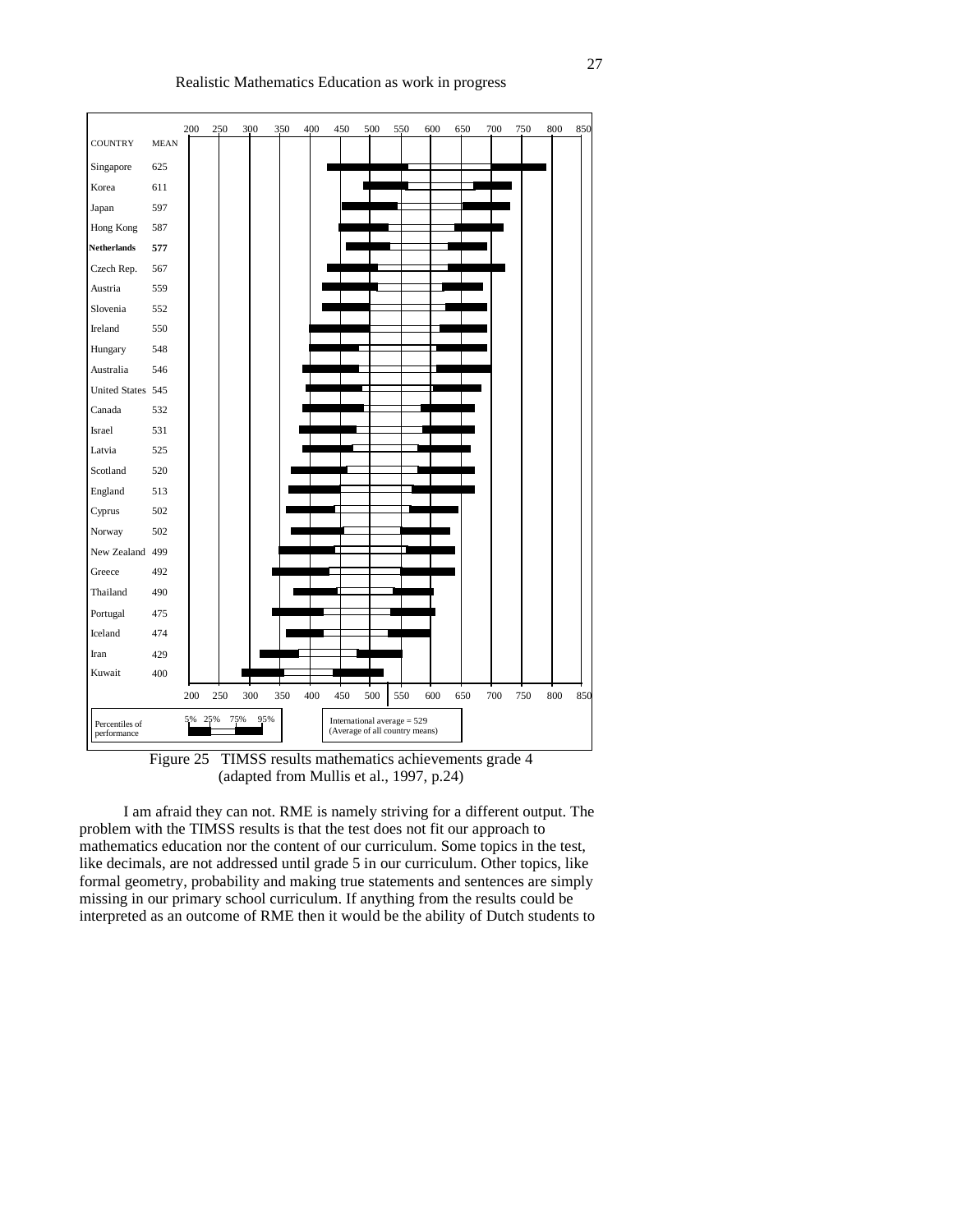use their common sense to solve problems. Often, high scores were found on topics which are not taught in school. Take, for instance, the following probability item about the chance of picking a red marble out of a bag (see Figure 26).



Figure 26 TIMSS item about probability (from Mullis et al., 1997, p. 94)

On this item the Dutch third graders had the highest percentage (56) correct scores after Japan (64) and the Dutch fourth graders had the highest percentage correct of all countries (74; the scores for fourth-grade students in Japan was 70, in Hong Kong 69, in Singapore 61, and in Korea 39). Moreover, the Dutch fourthgrade score even equaled the seven graders' international average score. Nevertheless, this result cannot be seen as the direct result of our curriculum. If there is any influence it might be the emphasis in the Dutch curriculum on common sense thinking and strategies to solve problems.

Another reason that the TIMSS results cannot be regarded as an indication of our supposed progress in mathematics achievements is that in the TIMSS test several topics are missing which have a prominent role in our curriculum — or the topics are not in the test in the way they should be. This is especially true of the topics mental arithmetic, estimation, and number sense.

Problems like, for instance, the ones which are shown in the Figures 27 and 28 are not a part of the TIMSS test.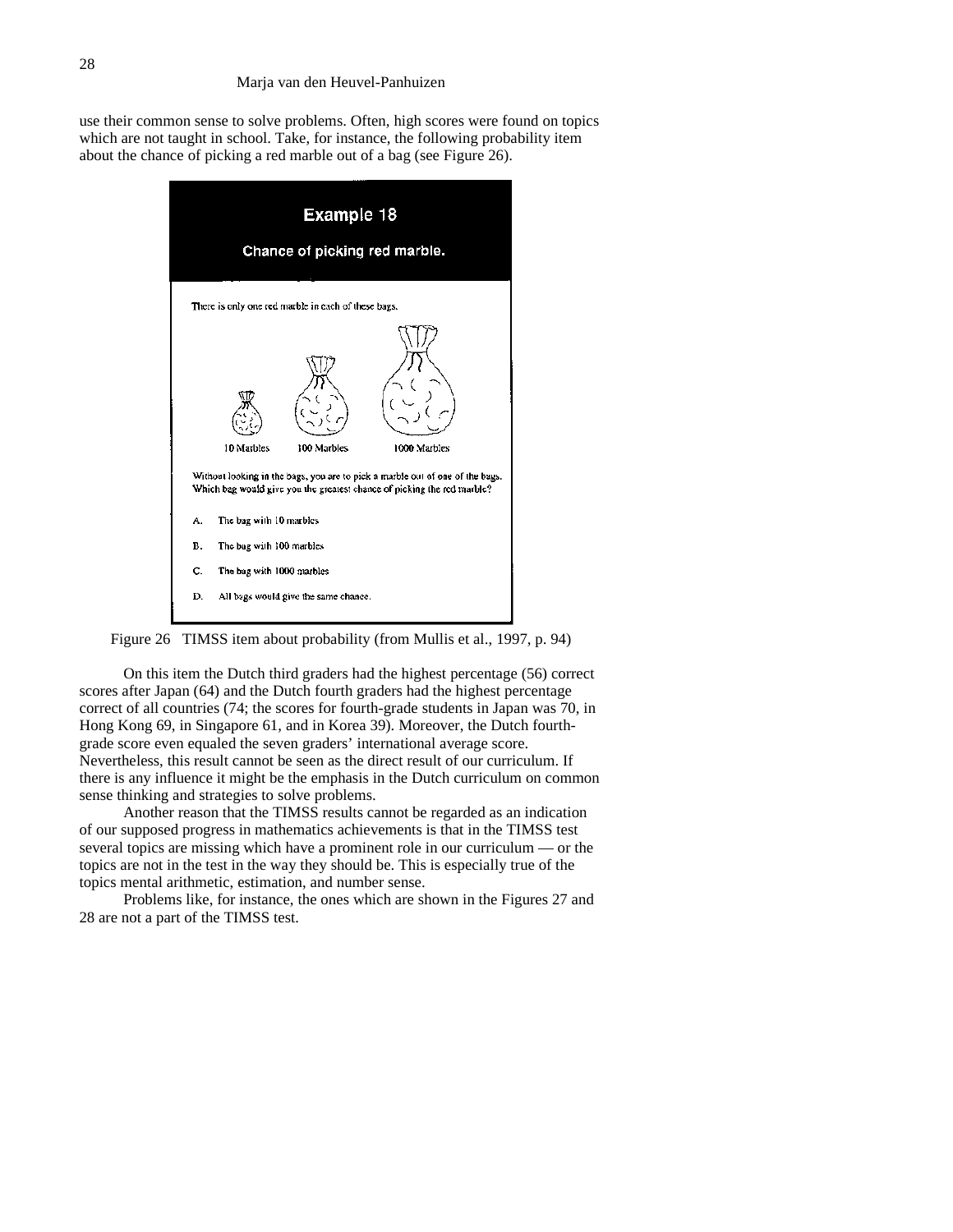

Figure 27 *4000 students* problem (adapted from Buys, 1998)



Figure 28 Marbles problem<sup>16</sup>

16 This item I designed for the AMI Pilot test. AMI is a comparative study on mathematics achievements and stands for "Applying Mathematics International". In this study "applying mathematics" is taken as a criterion for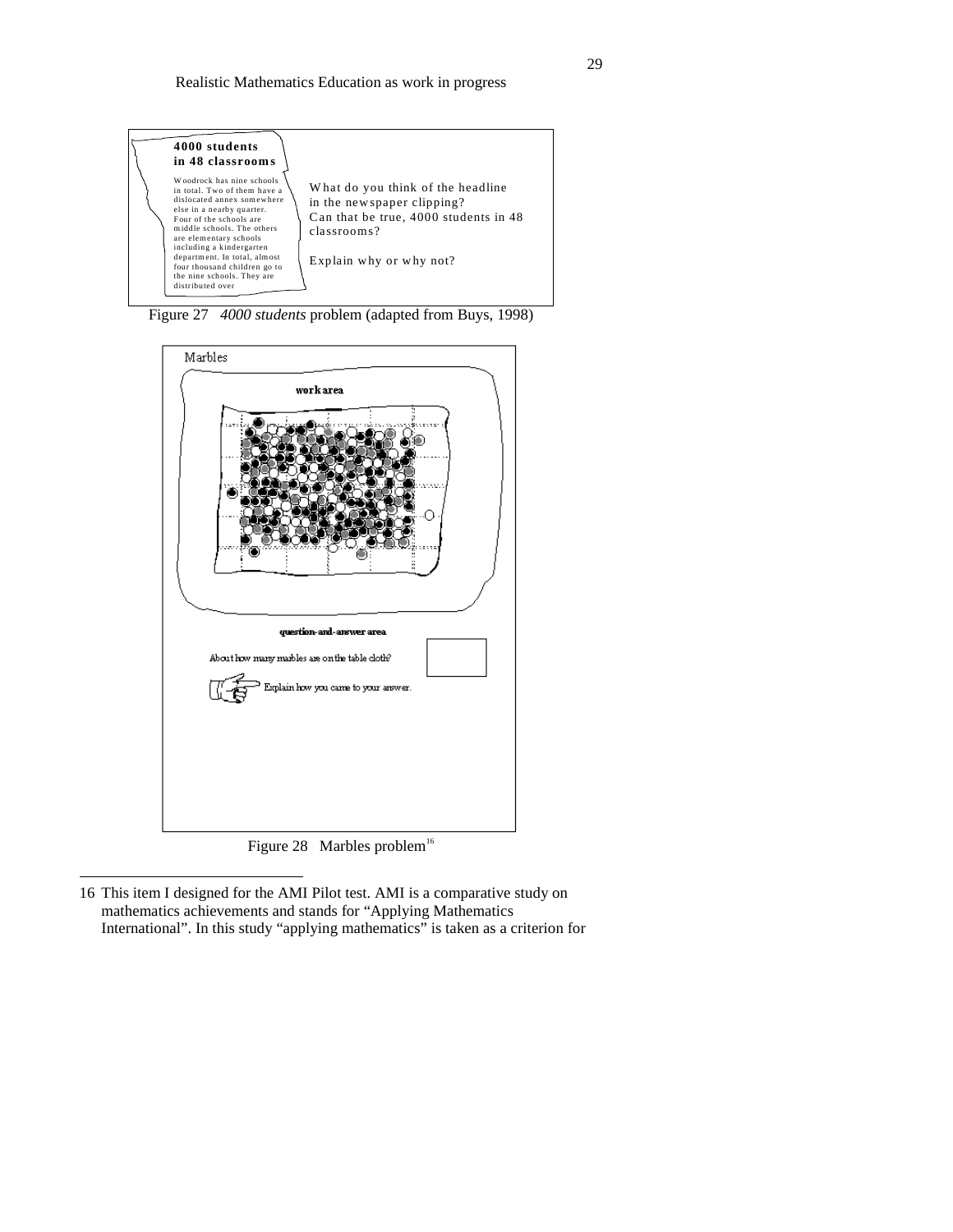More in general, what is especially missing in the TIMSS test is "applying mathematics" in the RME sense of "mathematization". This ability, however, can only be assessed if the students are provided with problems that are suitable for mathematization. In other words, they should not be presented problems in which everything is already prepared and the only thing a student has to do is finding or rather fishing for— the one and only correct solution. Instead, the problems handed out to the students should offer them a rich context that can be organized, analyzed, and elaborated by means of mathematical tools. These tools can be standard ones or informal ones. As said earlier, mathematization can occur on different levels. These levels are connected to the various levels of understanding through which students can pass: from the ability to invent informal context-related solutions, to the creation of various levels of shortcuts and schematization, and finally, to the acquisition of insight into the underlying principles and the discernment of even broader relationships. So , important for the choice of problems is that they can be solved on different levels.

The problems in Figures 27 and 28 make clear that assessment tasks like these that can make the ability of mathematization assessable do not quite meet the requirements for standardized testing. Not only can these problems be solved by different solution strategies, even worse is that the answers can differ. In other words, RME has consequences for assessment (De Lange, 1987; Van den Heuvel-Panhuizen, 1996) and asks for rethinking the psychometric model of assessment.<sup>1</sup>

If we restrict ourselves to Dutch studies about the effect of mathematics education in primary school then the picture is also not very clear. Comparisons of mathematics scores on the PPON<sup>18</sup> tests of grade 6 students in 1987, 1992 and 1997 do not show a very convincing progress (Janssen et al., 1999). On the contrary, it looks as if the output of Dutch mathematics education is deteriorating (see Figure  $29).$ <sup>1</sup>

comparing mathematics achievements of fourth graders in different countries. The participating countries all agreed that applying mathematics is an important goal of mathematics education. The research report is not yet published.

- 17 More about this topic in my lecture about assessment.
- 18 PPON stands for Periodical Assessment of Educational Achievements. It is a NAEP-like study carried out by the CITO, the National Institute for Educational Assessment.
- 19 Qualifications of the effect sizes: -0.8 (large negative effect); -0.5 (moderate negative effect); -0.2 (small negative effect); 0.0 (no effect); 0.2 (small positive effect); 0.5 (moderate positive effect); 0.8 (large positive effect).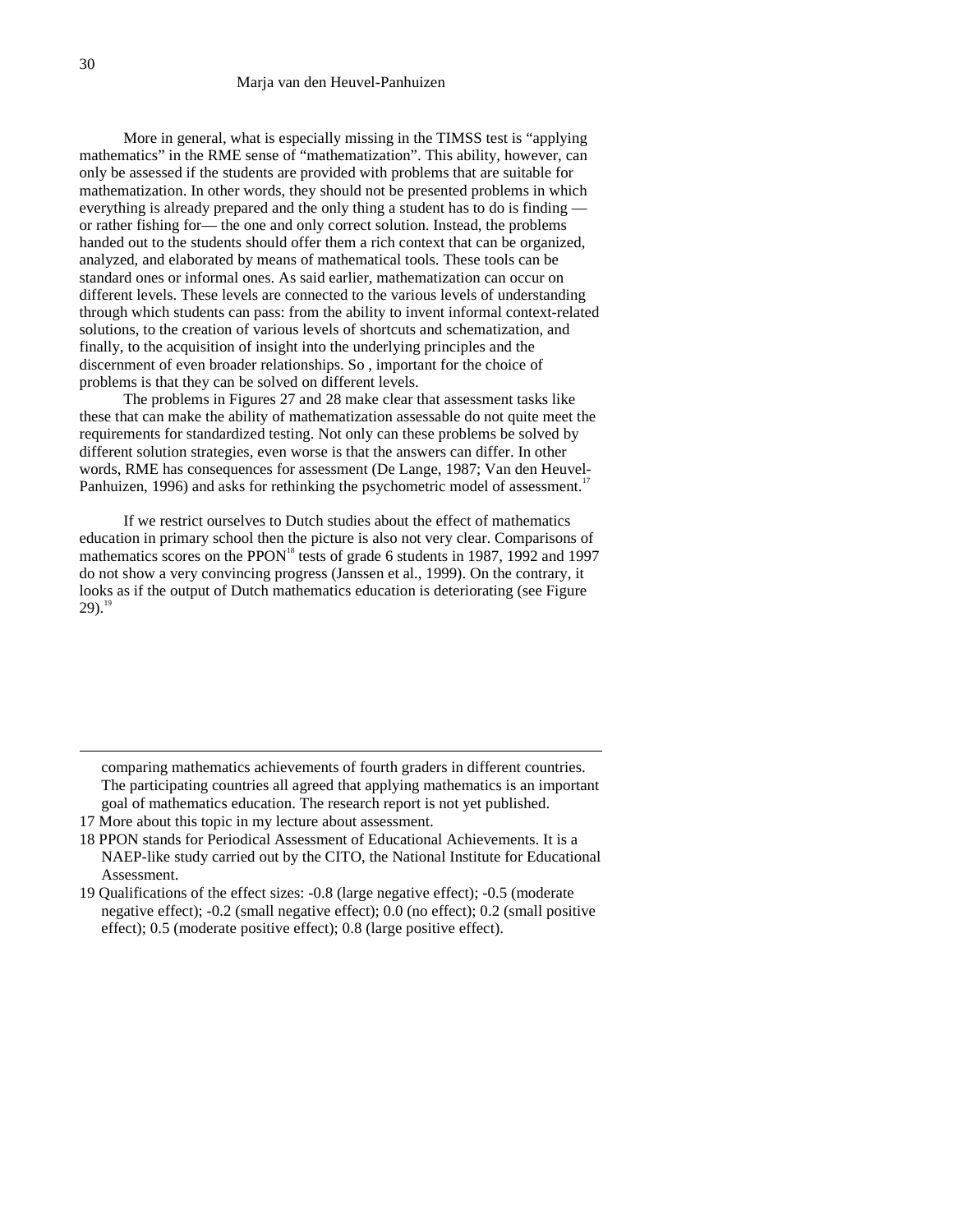

Figure 29 Comparison of PPON mathematics scores on number scales<sup>2</sup>

In the Netherlands, there was a lot of discussion about these results. People wondered whether the analyses were done in the right  $way<sup>21</sup>$  and whether the problems are suitable for revealing the students' mathematical knowledge and understanding.

A more positive result came recently from an international comparison between England and the Netherlands, carried out by Anghileri and Beishuizen (in press). In their research, in which English and Dutch fourth-grade students were tested in January and June, they revealed a remarkable progress of the Dutch students in the way they carry out division problems.<sup>22</sup> In January the Dutch students were successful with 47% of the problems and the English students with 38%. In June the results were 68% and 44% respectively. When individual students were compared for the two test results the changes in scores of the Dutch students ( $n = 259$ ) were much better than those of the English students ( $n = 276$ ) (see Figure 30).

<sup>20</sup> Picture from Janssen et al. (1999).

<sup>21</sup> Very questionable is, for instance, that in the analyses the text books used in the school were considered as a control variable, while the change and improvement of text books is an important result of the implementation on RME.

<sup>22</sup> The test contained ten division problems (five context problems and five bare number problems). The problems that were "bare" in January were presented in context in June, and vice versa. The numbers and the contexts remained the same.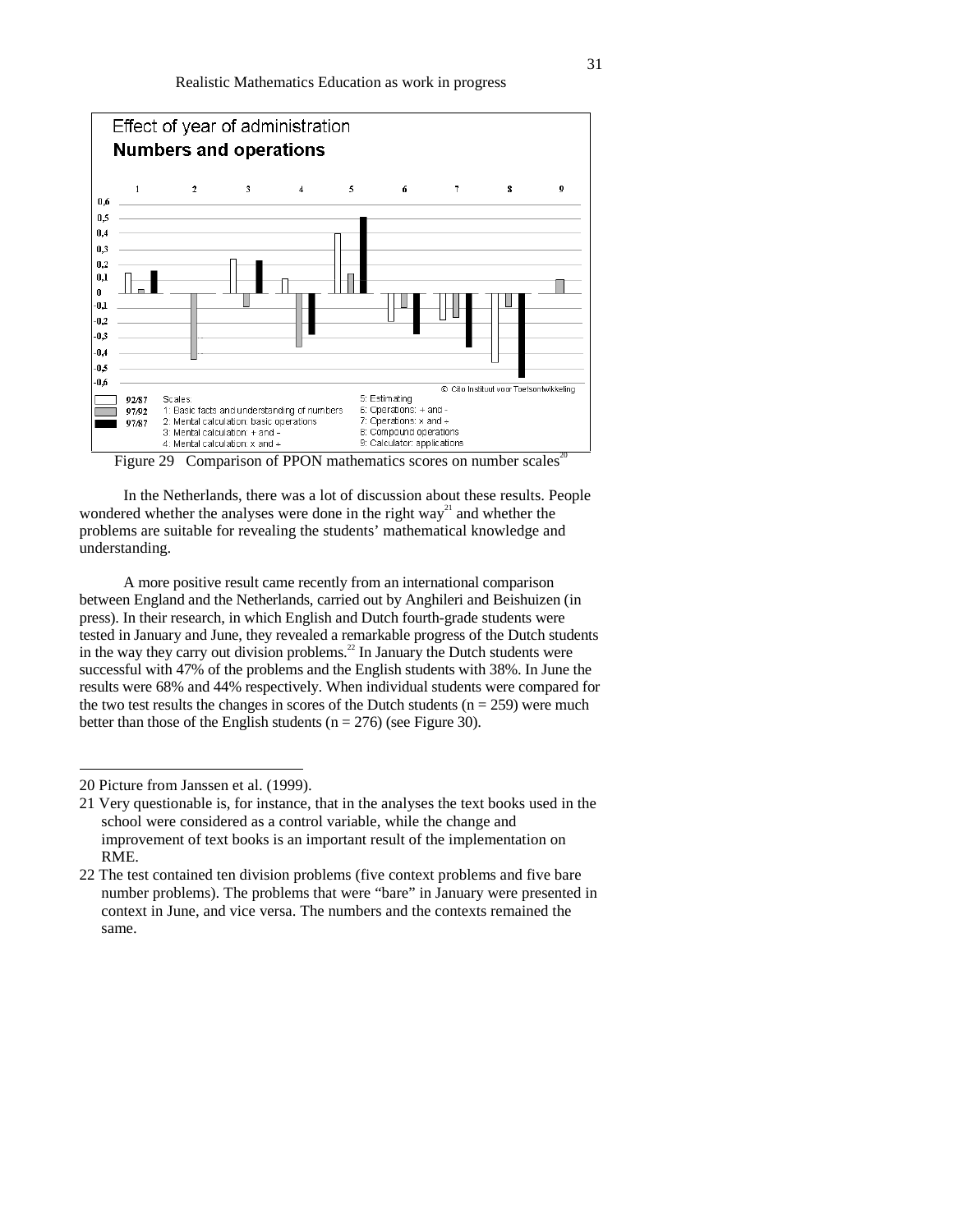

Figure 30 Changes on test scores of English and Dutch fourth-grade students

In January both groups applied informal strategies but in the English sample no clear progression was evident from these informal strategies to the standardized procedure. Although the English students showed sound informal approaches they were often disorganized in their recording. The Dutch students, however, showed a clearer organization in their recording methods that could be associated with the taught procedure based on repeated subtraction. The study revealed that "the Dutch approach [...] leads to a chunking procedure that the pupils are confident to use and that they used effectively. Because this procedure can be used at different levels of efficiently [(see Figure 31)] an element of choice is retained so the pupils continue to have some ownership of thinking within the structured approach. This appears to achieve a smooth transition from strategy to procedure which avoids the mechanical application of taught rules." (Anghileri and Beishuizen, in press). Again, these results make it apparent that making progress detectable makes demands on assessment.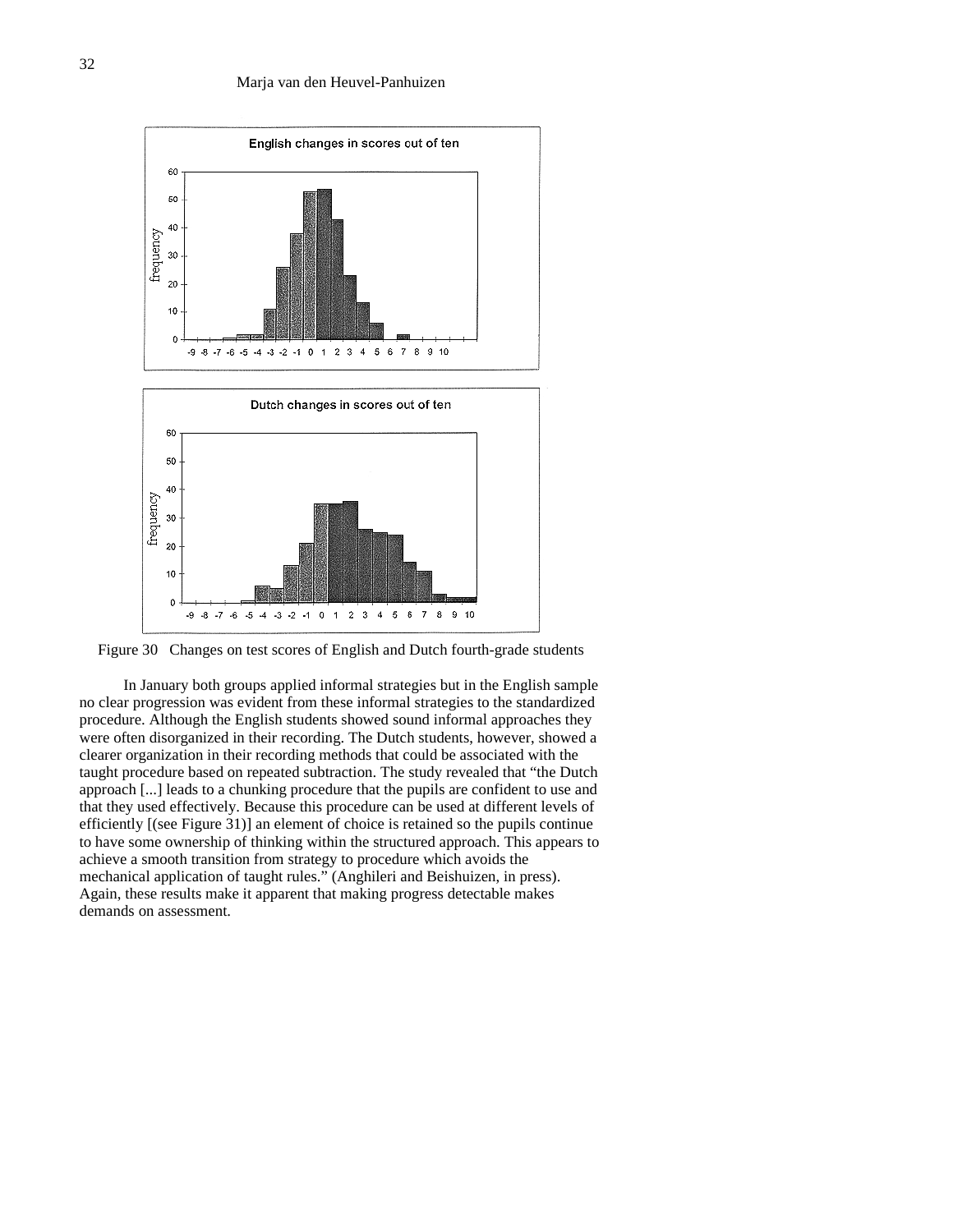

Figure 31 Similar procedures used at different levels of efficiency by individual students

To conclude this lecture I will say some words about the developments within RME as a theory of mathematics education by discussing some trends in RME.

# **6 Progress in the RME theory of mathematics education**

In the previous sections I gave an impression of what is meant by RME. Of course it is not doable to give a complete picture of RME in one lecture. RME is too complex for that. Moreover — and that might be a surprise —, another "difficulty" is that RME is not a unified approach to mathematics education. That means that the various lectures about RME given at this conference will contain different accentuations and interpretations of RME. At first glance this might be confusing and not workable. After rethinking this phenomenon it becomes obvious how important these differences were – and still are – for the development of RME. As a matter of fact, the different accentuations are the impetus for the continuing progress of the RME theory.

Rather than being a clear-cut theory of mathematics education, RME consists of some shared basic ideas about the what-and-how of teaching mathematics. These ideas have been developed over the past thirty years and the accumulation and repeated revision of these ideas has resulted in what is now called "Realistic Mathematics Education". During the development of RME, emphasis has been placed on differing aspects of the theoretical framework that is connected with RME, and this has guided the research and developmental work in the field of mathematics education. Along with this diversity, the theoretical framework itself was also subject to a constant process of renewal. Inherent to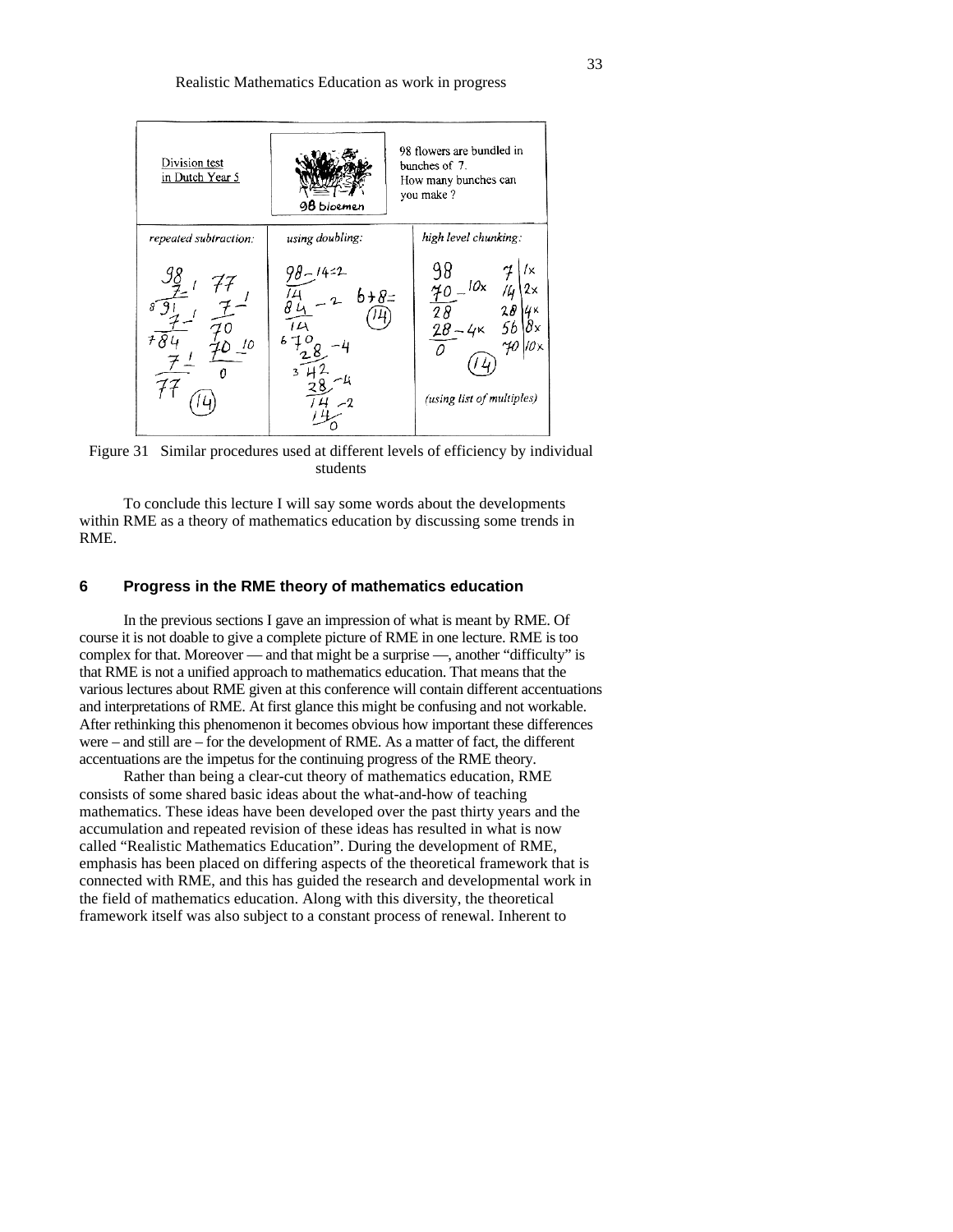RME, with its basic idea of mathematics as a human activity, is that RME can never be considered as a fixed or finished theory of mathematics education. In other words, not only the work with the students is seen as "work in progress" but also the RME theory itself (see also Van den Heuvel-Panhuizen, 1998).

In the beginning stage of RME, the main framework by means of which the RME approach was explained consisted of the five characteristics of RME curricula: (1) the dominating place of context problems; (2) the broad attention paid to the development of models; (3) the contributions of students by means of own productions and constructions; (4) the interactive character of the learning process; and (5) the intertwinement of learning strands (see Treffers and Goffree, 1985). Later on, these characteristics of RME curricula and teaching units evolved into a set of principles that formed a framework for an instruction theory. The characteristics were interpreted as the five instruction principles that guided the process of "progressive mathematization" (Treffers, 1987). A further development was the distinction between the learning aspect and the instruction aspect of the principles: (L-1) the concept of learning as construction and (I-1) starting with a concrete orientation basis; (L-2) level character of learning and (I-1) the provision of models; (L-3) the reflective aspect of learning and (I-3) the assignment of special tasks in particular own production tasks; (L-4) learning as a social activity and (I-4) interactive instruction; (L-5) the structural or schematic character of learning and (I-5) the intertwinement of learning strands (see Treffers, 1991).

As is indicated by Treffers (1991), the relationships between the learning aspect and the instruction aspect of the RME principles must not be seen as one-toone connections. Actually, each learning aspect can be connected with each instruction aspect; resulting in a very complex pattern of learning-instruction principles. Although this complex model will be more in tune with the complex process of learning and instruction in reality, I prefer to stick to the five principles that were originally formulated; of which some are more connected to teaching and some to learning (see figure 32). Moreover, I like to add the guidance principle.<sup>23</sup> A more detailed description of this list of six founding principles of RME can be found in Van den Heuvel-Panhuizen (2001a and 2001b).

The scheme in Figure 32 also reflects that presently there is more and more awareness of a distinction between a global theory and a local theory for different content domains.

<sup>23</sup> In this respect differs the RME approach from the constructivist approach. See Note 13.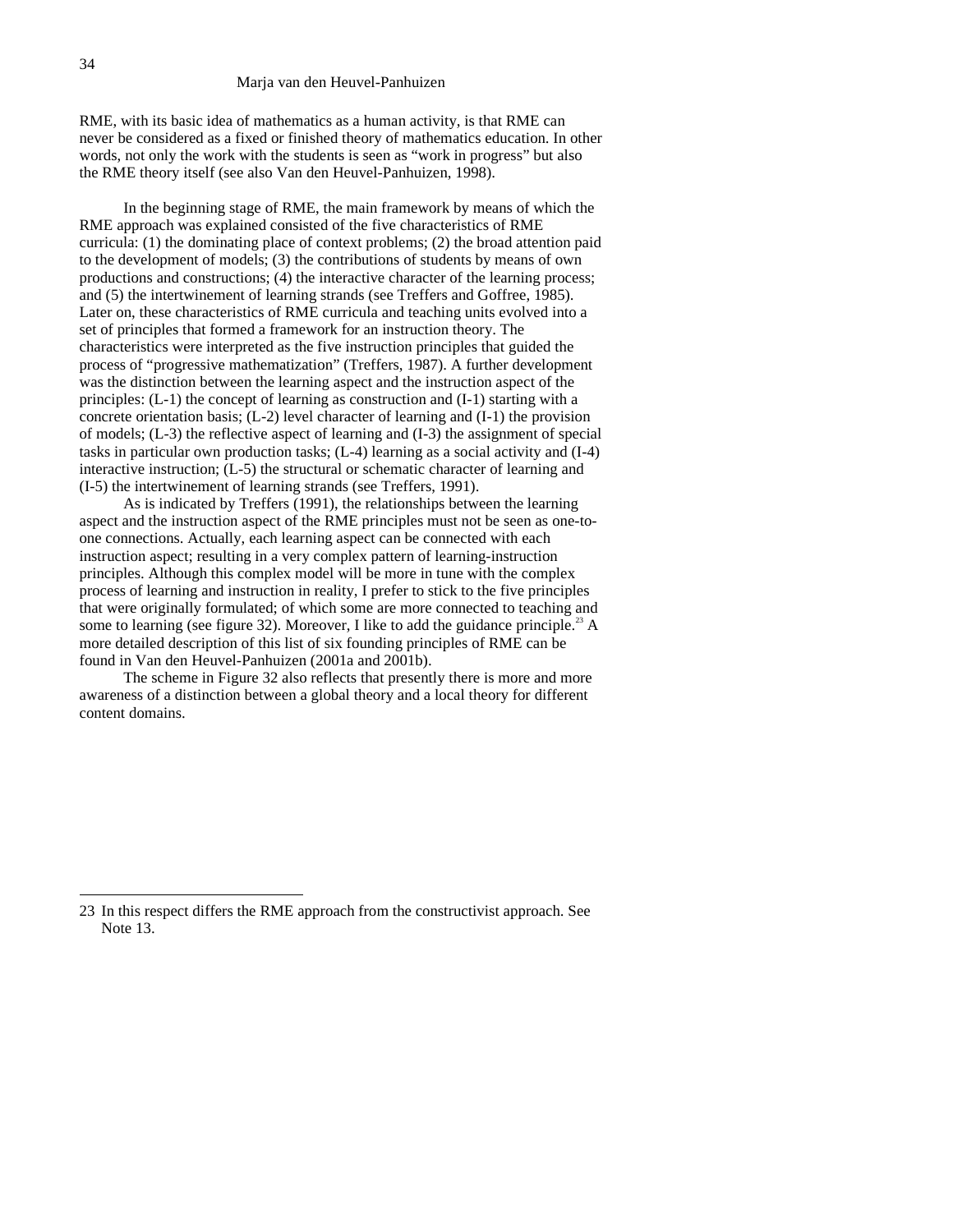|                                         | <b>RME THEORY</b> | <b>GENERAL</b> |                               |  |  |
|-----------------------------------------|-------------------|----------------|-------------------------------|--|--|
| WHAT                                    |                   |                | <b>HOW</b>                    |  |  |
| Meaningful human activity               |                   | Teaching       | Context or reality principle. |  |  |
| Horizontal and vertical mathematization |                   |                | Intertwinement principle      |  |  |
| Low-level skills and high-level skills  |                   |                | Guidance principle            |  |  |
|                                         |                   | Learning       | Activity principle            |  |  |
|                                         |                   |                | Level principle               |  |  |
|                                         |                   |                | Interaction principle         |  |  |

|                          |  | <b>LOCAL</b><br><b>RME THEORIES</b> |  |  |  |
|--------------------------|--|-------------------------------------|--|--|--|
| WHAT                     |  | <b>HOW</b>                          |  |  |  |
| Whole number calculation |  | Understanding of numbers as a basis |  |  |  |
|                          |  | Progressive schematization          |  |  |  |
|                          |  | Connected strategies                |  |  |  |
|                          |  | Productive practicing               |  |  |  |
| <b>ETC</b>               |  | <b>ETC</b>                          |  |  |  |
|                          |  |                                     |  |  |  |
|                          |  |                                     |  |  |  |
|                          |  |                                     |  |  |  |
|                          |  |                                     |  |  |  |

Figure 32 Theoretical framework of the RME approach

Compared to the RME approach in the seventies and the eighties, today's RME approach to mathematics education is more differentiated and more in balance.

Let me start with the growth in balance. One crucial point of evolution has to do with the interpretation of the concept of mathematization. As I said in the beginning, Freudenthal already laid the foundation for this vital focal point of RME in the sixties. But it was Treffers' distinction into "horizontal" and "vertical" mathematization that gave this concept the key role it now has in RME. Although these two ways of mathematization were formulated halfway through the seventies, it took much longer to get the balance between the two. Reflecting about the history of RME, Treffers (1992) called the period from 1972 through 1982 the "horizontal period". In that time there was no sharp view on the function of context and model situations for the vertical aspect. There was no balanced interplay between the two ways of mathematization. Nevertheless, at that time, there was already some awareness (see Treffers 1978; De Lange, 1979, 1987) that in this interplay the heart of RME can be found. According to Treffers (1992) this balanced view came into being during the eighties. Therefore he called the years from 1982 through 1992 the "vertical period". As the most paradigmatic example of this he mentioned long division. Although "progressive schematization" is a clear example of this vertical aspect of mathematization (the process of reorganization within the mathematical system itself, by, for instance, finding shortcuts), in the beginning of the nineties there was not really a full breakthrough of vertical aspect. Moving within the world of symbols by doing problems with bare numbers and doing investigations into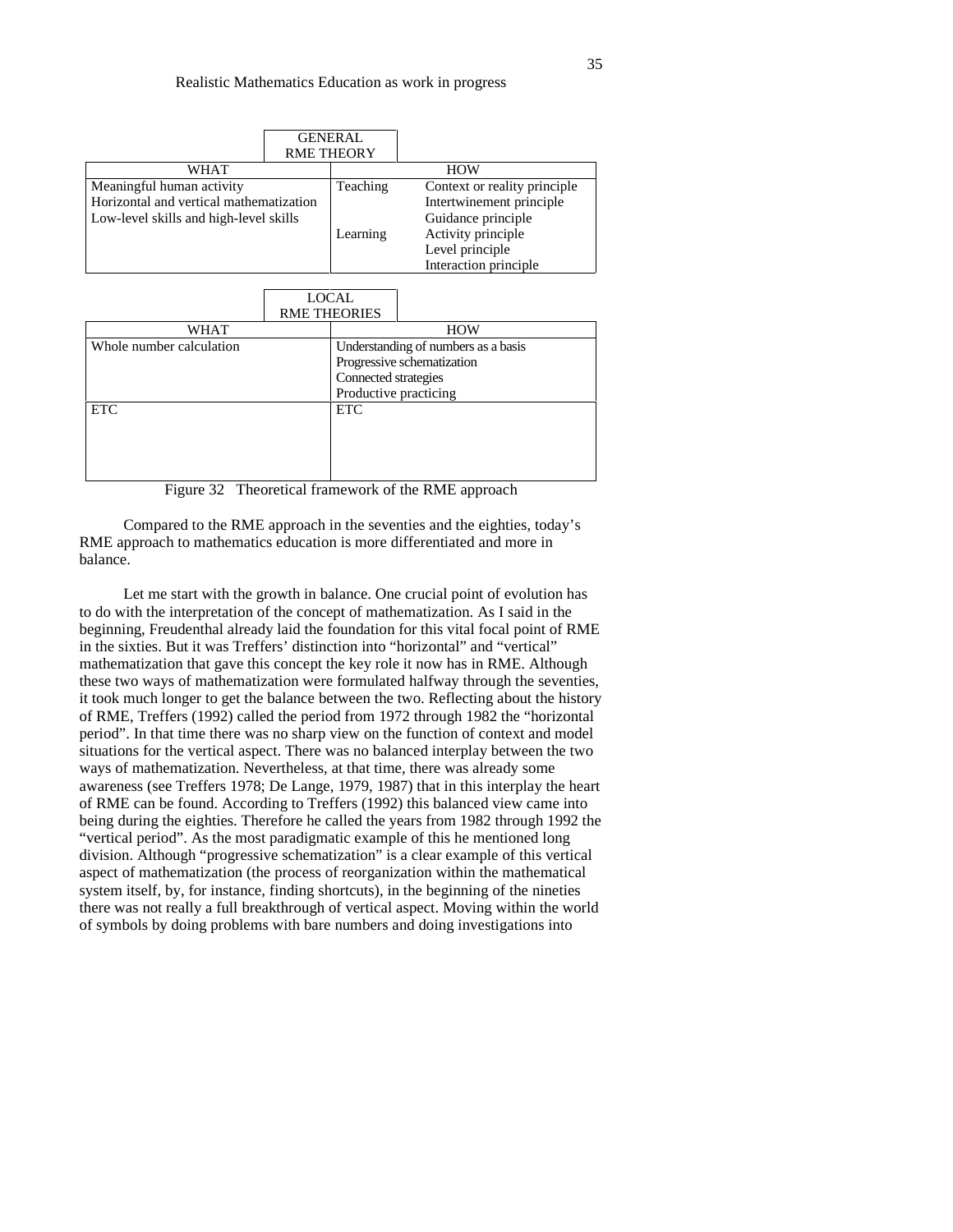properties of numbers were not really accepted as belonging to RME, but were in that time still associated with the traditional "mechanistic" approach to mathematics education. However, these ideas are changing now (see Van den Heuvel-Panhuizen (ed.), 2001). Actually, now – at least at theory level – the intended balance is reached.<sup>2</sup>

Another balance that is reached is the one between insight and skills. This also includes a revised opinion about exercising. Instead of simply rejecting the traditional drill-and-practice methods, new ideas have been developed about basic abilities and how students can build up these abilities (Van den Heuvel-Panhuizen and Treffers, 1998; Menne, 2001).

A further point of growth is that there is more awareness of the different requirements that particular groups of students have, like immigrants' children (Van den Boer, 1995;), children with learning difficulties (e.g. Boswinkel and Moerlands, 2001), gifted children (e.g. Goffree, 2000a; 2000b), girls and boys (e. g. Van den Heuvel-Panhuizen, 1998; Van den Heuvel-Panhuizen and Vermeer, 1999) and students in vocational education (e. g. Van der Kooij, 2001).

RME is undeniable a child of its time and can also not be isolated from the present worldwide concern about the improvement of mathematics education. This implies that RME has a lot in common with other reform movements in mathematics. In other words, you will certainly recognize similarities with your own ideas on teaching and learning mathematics and your own agenda for further development. On the other hand, however, there might also be some dissimilarities. Again, it is worthwhile to reflect on these differences. It can provide us with clues for further improvement of the what-and-how of mathematics education.

#### References

 $\overline{a}$ 

Anghileri, J and M. Beishuizen (in press). *From informal strategies to structured procedures: Mind the gap!*

Boswinkel, N. and F. Moerlands (2001). Speciaal Rekenen – een onderzoek- en ontwikkelingsproject rond de invoering van realistisch rekenwiskundeonderwijs in het sbo. *Tijdschrift voor Nascholing en Onderzoek van het Reken-wiskundeonderwijs, 19*, 3, 3-13.

Buys, K. (1998). Schattend rekenen moet je leren [Estimation you have to learn]. *Willem Bartjens, 17*, 5, 16-22.

De Lange, J. (1987). *Mathematics, Insight and Meaning*. Utrecht: OW & OC, Utrecht University.

<sup>24</sup> It is interesting that already at the end of the eighties Freudenthal concluded that in the early days of RME (from 1971 through 1981) too much energy was spent on the design of themes (by means of which domains of reality could be disclosed to the learner by horizontal mathematization), and too little on model contexts (that can offer possibilities for vertical mathematization) (see Treffers, 1993).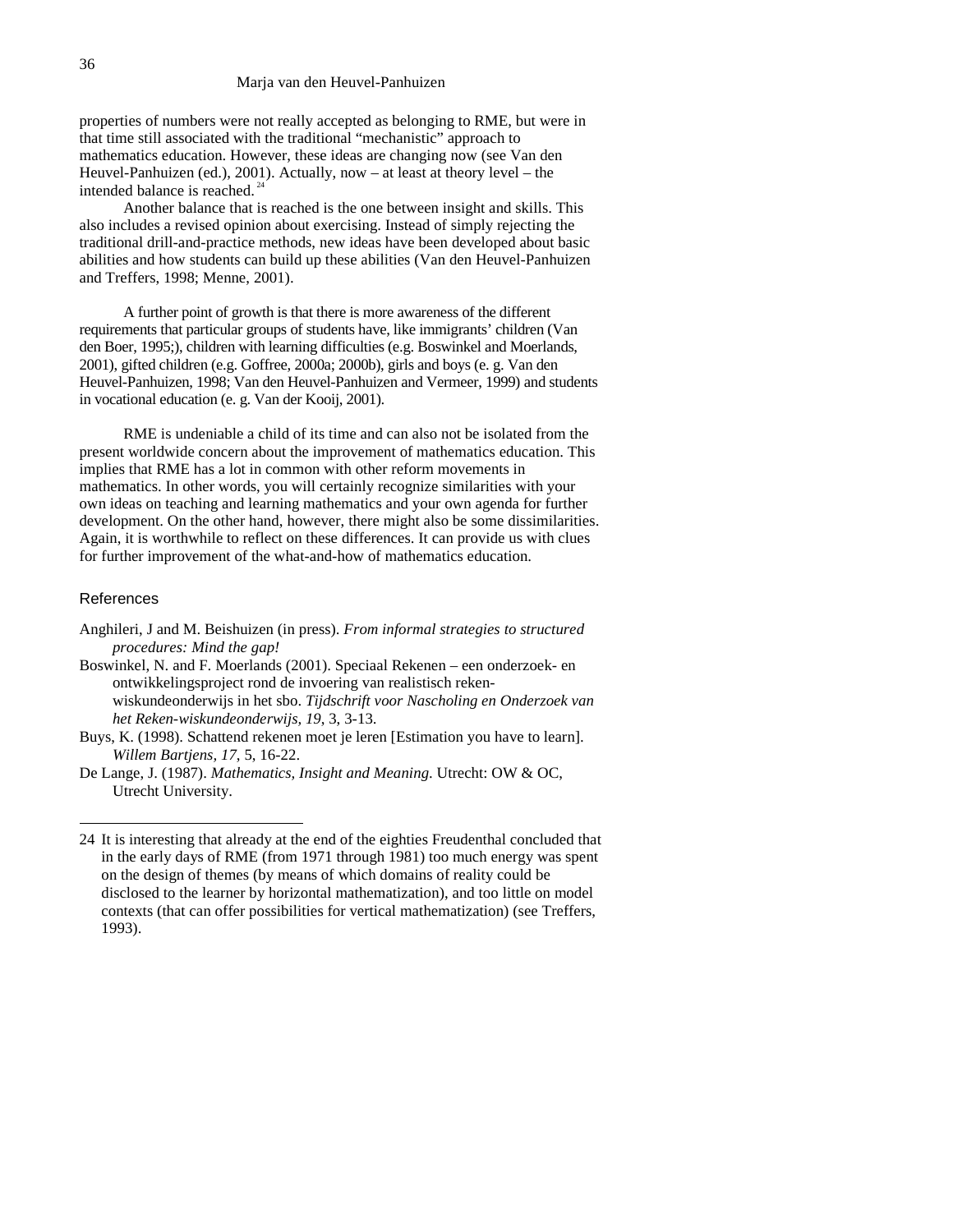- De Lange, J. (1979). Contextuele problemen [Contextual problems]. *Euclides, 55*, 50-60.
- Dekker, A, H. ter Heege, and A. Treffers (1982). *Cijferend vermenigvuldigen en delen volgens Wiskobas* [Algorithmic multiplication and division according to Wiskobas]. Utrecht: OW&OC, Utrecht University.
- Freudenthal, H. (1968). Why to Teach Mathematics so as to Be Useful. *Educational Studies in Mathematics, 1*, 3-8.
- Freudenthal, H. (1977). Antwoord door Prof. Dr. H. Freudenthal na het verlenen van het eredoctoraat [Answer by Prof. Dr. H. Freudenthal upon being granted an honorary doctorate]. *Euclides, 52*, 336-338.
- Freudenthal, H. (1983). *Didactical fenomenology of mathematical structures*. Dordrecht: Reidel Publishing Company.
- Freudenthal, H. (1991). *Revisiting Mathematics Education. China Lectures*. Dordrecht: Kluwer Academic Publishers.
- Gravemeijer, K. (1982). Het gebruik van contexten [The use of contexts]. *Willem Bartjens, 1* (4), 192-197.
- Gravemeijer, K.P.E. (1994). *Developing Realistic Mathematics Education*. Utrecht: CD-ß Press / Freudenthal Institute.
- Goffree, F. (2000a). Bollebozen vroeger en nu. Heeft de wiskunde bollebozen iets te bieden? *Willem Bartjens, 20*, 1, 40-42.
- Goffree, F. (2000b). De andere wereld van (hoog)begaafde rekenaars*. Nieuwe Wiskrant. Tijdschrift voor Nederlands Wiskundeonderwijs, 19*, 3, 26-29
- Janssen, J., F. van der Schoot, B. Hemker, and N. Verhelst (1999). *Balans van het reken-wiskundeonderwijs aan het einde van de basisschool 3* [An account of mathematics education in the final grade of primary school, part 3] *.* Arnhem: Cito.
- Mullis, I.V.S., Martin, M.O., Beaton, A.E., Gonzalez, E.J., Kelly, D.L., and Smith, T.A. (1997). *Mathematics Achievement in the Primary School Years: IEA's Third International Mathematics and Science Study (TIMSS)*. Chestnut Hill, MA: Boston College.
- Rengerink, J. (1983). *De staartdeling, een geïntegreerde aanpak volgens het principe van progressieve schematisering* [The long division, an integrated approach according to the principle of progressive schematization]. Utrecht: Vakgroep Onderwijskunde/IPAW, Rijksuniversiteit Utrecht.
- Streefland, L. (1985). Wiskunde als activiteit en de realiteit als bron [Mathematics as an activity and reality as source], *Nieuwe Wiskrant, 5*, 1, 60-67.
- Streefland, L. (1991). *Fractions in Realistic Mathematics Education*. A Paradigm of Developmental Research. Dordrecht: Kluwer Academic Publishers.
- Streefland, L. (1996). Negative numbers Reflections of a learning researcher. *Journal of Mathematical Behavior, 15*, 1, 57-79.
- Treffers, A. (1978). *Wiskobas doelgericht* [Wiskobas goal-directed]. Utrecht: IOWO.
- Treffers, A., and Goffree, F. (1985). Rational analysis of realistic mathematics education – the Wiskobas program. In L. Streefland (ed.), *Proceedings of the*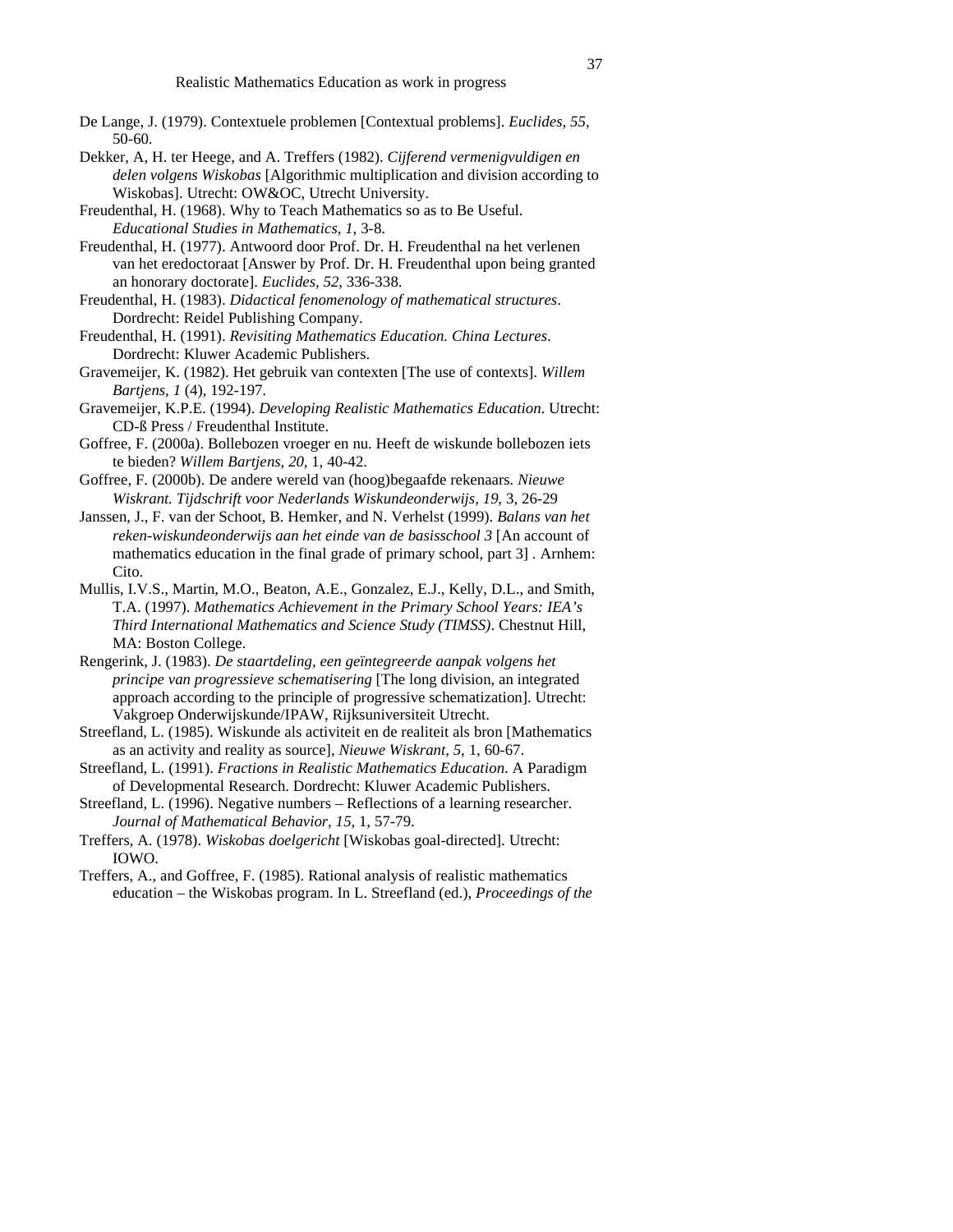*Ninth International Conference for the Psychology of Mathematics Education* (Vol. II, pp. 97-121). Utrecht: OW&OC, Utrecht University.

- Treffers, A. (1987). *Three Dimensions. A Model of Goal and Theory Description in Mathematics Instruction – the Wiskobas Project*. Dordrecht: Reidel Publishing Company.
- Treffers, A. (1991). Realistic mathematics education in the Netherlands 1980-1990. In L. Streefland (ed.), *Realistic Mathematics Education in Primary School*. Utrecht: CD-ß Press / Freudenthal Institute, Utrecht University.
- Treffers, A. (1992). *Terug naar de toekomst. Reken-wiskundeonderwijs voor de basisschool 1972 – 2002* [Back to the future. Mathematics education in primary school 1972 – 2002]. In F. Goffree, A. Treffers, J. de Lange, Rekenen anno 2002 (pp. 11-34). NVORWO.
- Treffers, A. (1993). Wiskobas and Freudenthal: Realistic Mathematics Education. In L. Streefland (ed.), *The legacy of Hans Freudenthal*. Educational Studies in Mathematics, 25, 1-2. Dordrecht: Kluwer Academic Publishers.
- Van den Boer, C. (1997). Allochtone leerlingen in het wiskundeonderwijs [Immigrant children in mathematics education]. *Tijdschrift voor Nascholing en Onderzoek van het Reken- wiskundeonderwijs, 15*, 4, 27-34.
- Van den Brink, J.F. (1989). *Realistisch rekenonderwijs aan jonge kinderen* [Realistic arithmetic education to young children]. Utrecht: OW & OC, Utrecht University.
- Van den Heuvel-Panhuizen, M. (1995). *A representional model in a long-term learning process — the didactical use of models in Realistic Mathematics Education*. Paper presented at the 1995 AERA in San Francisco.
- Van den Heuvel-Panhuizen, M. (1996*). Assessment and realistic mathematics education*. Utrecht: CD-ß Press / Freudenthal Institute, Utrecht University.
- Van den Heuvel-Panhuizen, M. (1998). Gender differences in mathematics achievements in Dutch primary schools — On the search for features of mathematics education that are important for girls. In Chr. Keitel (ed.), *Social Justice and Mathematics Education* (p.135 -149). Berlin: Freie Universität Berlin.
- Van den Heuvel-Panhuizen, M. (1998). Realistic Mathematics Education: Work in progress. In T. Breiteig and G. Brekke (Eds.), *Theory into practice in Mathematics Education*. Kristiansand, Norway: Faculty of Mathematics and Sciences.
- Van den Heuvel-Panhuizen, M. and A. Treffers (1998). *Oefenen. Module behorende bij de Nationale Cursus Rekencoördinator* [Exercising. In-service training module for mathematics coordinators]. Utrecht: Freudenthal Institute, Utrecht University.
- Van den Heuvel-Panhuizen, M. and H. Vermeer (1999). *Verschillen tussen meisjes en jongens bij het vak rekenen-wiskunde op de basisschool* [Differences between girls and boys in primary school mathematics education]. Utrecht: CD-ß Press / Freudenthal Institute, Utrecht University.
- Van den Heuvel-Panhuizen (ed.), M. (2001). *Children learn mathematics*. Utrecht/Enschede: Freudenthal Institute, Utrecht University / SLO.